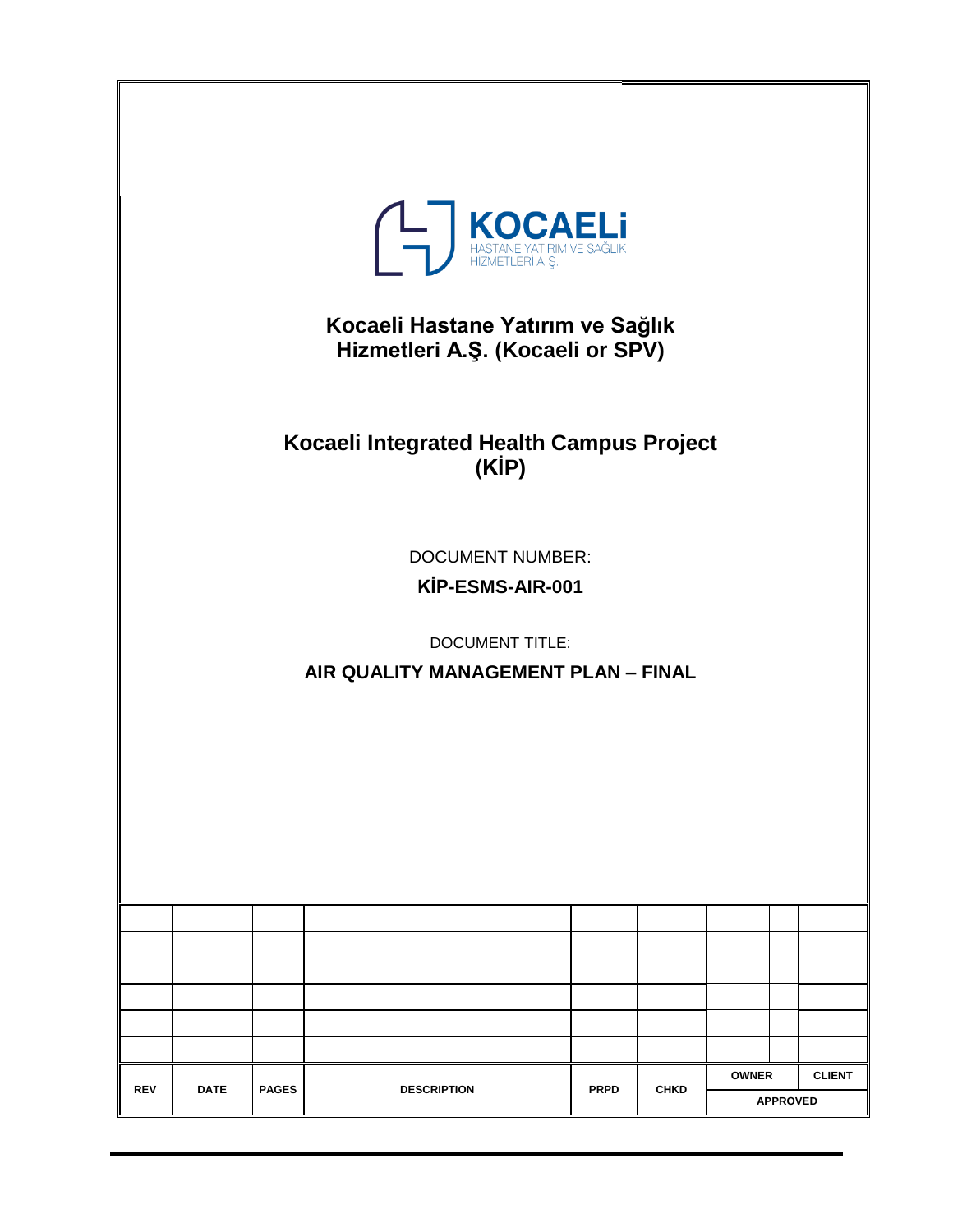### <span id="page-1-0"></span>**PURPOSE SCOPE**

This Management Plan has been developed in accordance with SPV policies, with the commitments undertaken by SPV in the ESA, with Turkish regulatory framework, with IFC Performance Standards, IFC EHS General and Sector specific Guidelines, EBRD Performance Requirements, OPIC Environmental and Social Policy Statement and EDC. The purpose of the plan is to define the actions to control the emissions to the atmosphere (in particular dust) generated by construction activities.

It includes guidelines and minimum requirements for EPC Contractor for defining its own plans/procedures appropriate to the nature and scale of the Project Construction phase.

#### <span id="page-1-1"></span>**APPLICATION**

This Management Plan applies to the Project Construction phase only; the Operation phase aspects will be addressed in separate documents. It applies to construction work activities under the control of SPV, of EPC Contractor and to all KİP employees.

### <span id="page-1-2"></span>**DEFINITIONS**

| Kocaeli or SPV:                                                             | Kocaeli Hastane Yatırım ve Sağlık Hizmetleri A.Ş.                                                                                                                                                                                                                                                                                                           |
|-----------------------------------------------------------------------------|-------------------------------------------------------------------------------------------------------------------------------------------------------------------------------------------------------------------------------------------------------------------------------------------------------------------------------------------------------------|
| Kocaeli Integrated Health Campus<br>Project (or "KIP" or simply "Project"): | Kocaeli Integrated Health Campus Project, being executed by SPV or its<br>affiliates                                                                                                                                                                                                                                                                        |
| EPC Contractor (or simply EPC):                                             | Gama - Türkerler Kocaeli Adi Ortaklığı & Gama Türkerler Dubai                                                                                                                                                                                                                                                                                               |
| Site Management:                                                            | All key managerial roles involved in the Construction Site management,<br>mainly referring to the EPC Contractor's personnel                                                                                                                                                                                                                                |
| <b>Environmental and Social</b><br>Management System (ESMS)                 | The complete set of documents (including but not limited to: policies,<br>manuals, plans, procedures, work instruction and records) developed to<br>address, manage, monitor, audit and review the environmental, social,<br>health and safety aspects of the KİP, aimed at mitigating potential ESHS<br>risks and impacts and improving ESHS performance   |
| Guidelines to EPC Contractor                                                | Guidelines to EPC Contractor for the development of its own ESMS and<br>associated EPC Contractor Procedures appropriate to the nature and<br>scale of the Project are contained in SPV ESMS documentation. SPV<br>ESMS documentation, identify also minimum requirements and specific<br>responsibilities for EPC Contractor in line with the EPC contract |
| <b>Construction Site:</b>                                                   | The Construction Site includes all areas impacted in any manner by the<br>construction activities.                                                                                                                                                                                                                                                          |
| <b>Environmental and Social</b><br>Management Plans (ESMPs)                 | Plans issued by SPV addressing significant Environmental and Social<br>aspects (as identified in the ESA) by defining specific management<br>methods, mitigation measures, monitoring activities, reporting, auditing<br>and review.                                                                                                                        |
| <b>EPC Contractor Procedure</b>                                             | A procedure to be prepared by EPC Contractor, to be used by EPC<br>Contractor to describe how the mitigation and monitoring measures/actions<br>outlined in SPV ESMPs are actually implemented.                                                                                                                                                             |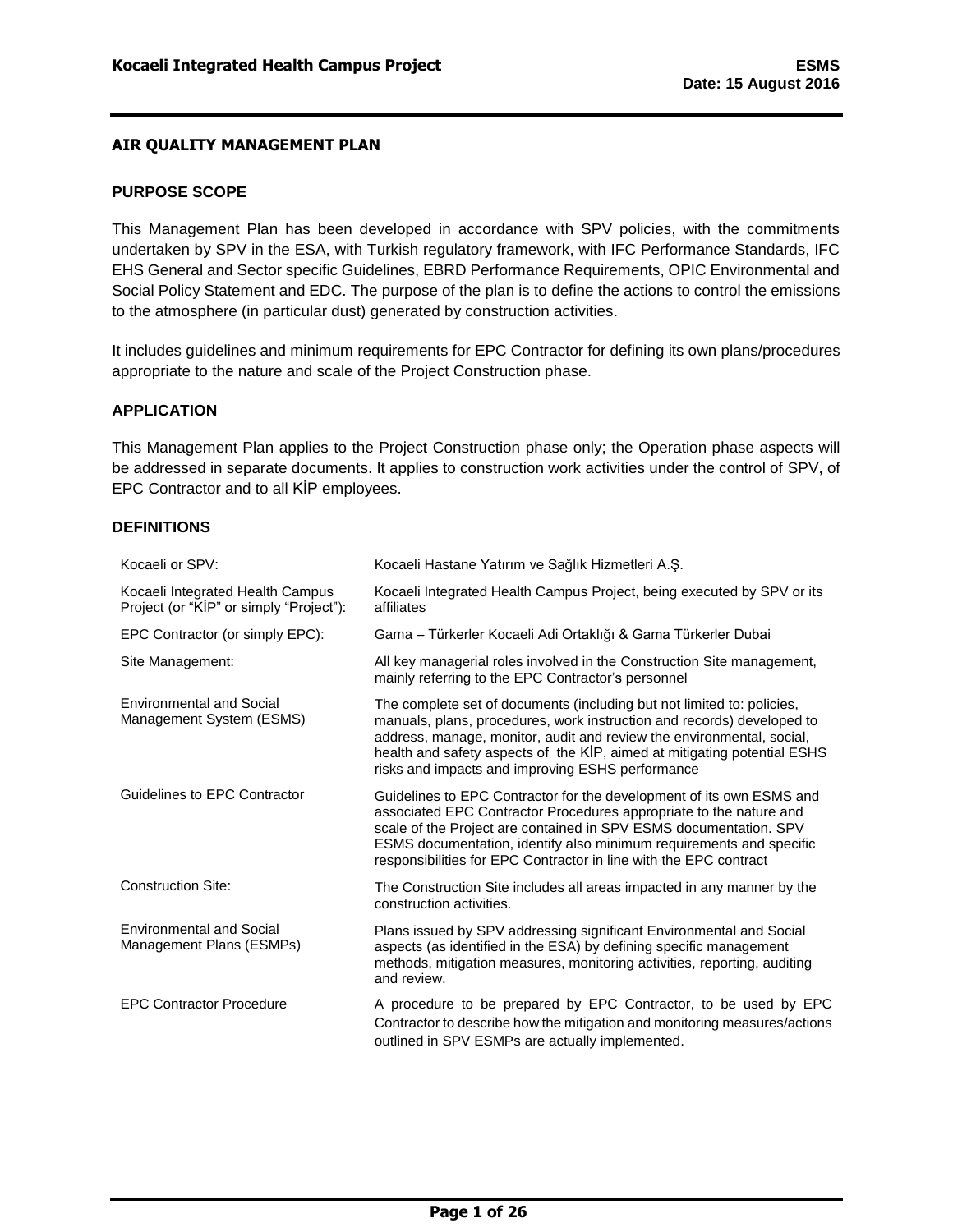## <span id="page-2-0"></span>**ACRONYMS**

| KİP          | Kocaeli Integrated Health Campus Project          |
|--------------|---------------------------------------------------|
| <b>SPV</b>   | Kocaeli Hastane Yatırım ve Sağlık Hizmetleri A.Ş. |
| Golder       | Golder Associates Turkey Ltd. Sti.                |
| BAT          | Best Available Technology                         |
| <b>EBRD</b>  | European Bank for reconstruction and Development  |
| <b>EDC</b>   | <b>Export Development Canada</b>                  |
| <b>EHS</b>   | Environmental, Health and Safety                  |
| <b>EPC</b>   | <b>Engineering Procurement and Construction</b>   |
| <b>EPRP</b>  | Emergency Preparedness and Response Plan          |
| ES           | <b>Environmental and Social</b>                   |
| <b>ESHS</b>  | Environmental, Social Health and Safety           |
| ESA          | <b>Environmental and Social Assessment</b>        |
| ESMP(s)      | Environmental and Social Management Plan(s)       |
| <b>ESMS</b>  | Environmental and Social Management System        |
| <b>ESAP</b>  | <b>Environmental and Social Action Plan</b>       |
| EU           | European Union                                    |
| GHG          | Greenhouse Gas                                    |
| <b>GIIP</b>  | Good International Industry Practice              |
| HS (or OHS)  | (Occupational) Health and Safety                  |
| IFC          | <b>International Finance Corporation</b>          |
| ISO          | International Organization for Standardization    |
| KPI          | Key Performance Indicators                        |
| <b>OHSAS</b> | Occupational Health and Safety Assessment Scheme  |
| <b>OPIC</b>  | Overseas Private Investment Corporation           |
| PR           | Performance Requirement (issued by EBRD)          |
| PS           | Performance Standard (issued by IFC)              |
| QRA          | Quantitative Risk Analysis                        |
| <b>SEP</b>   | Stakeholder Engagement Plan                       |
| WHO          | World Health Organization                         |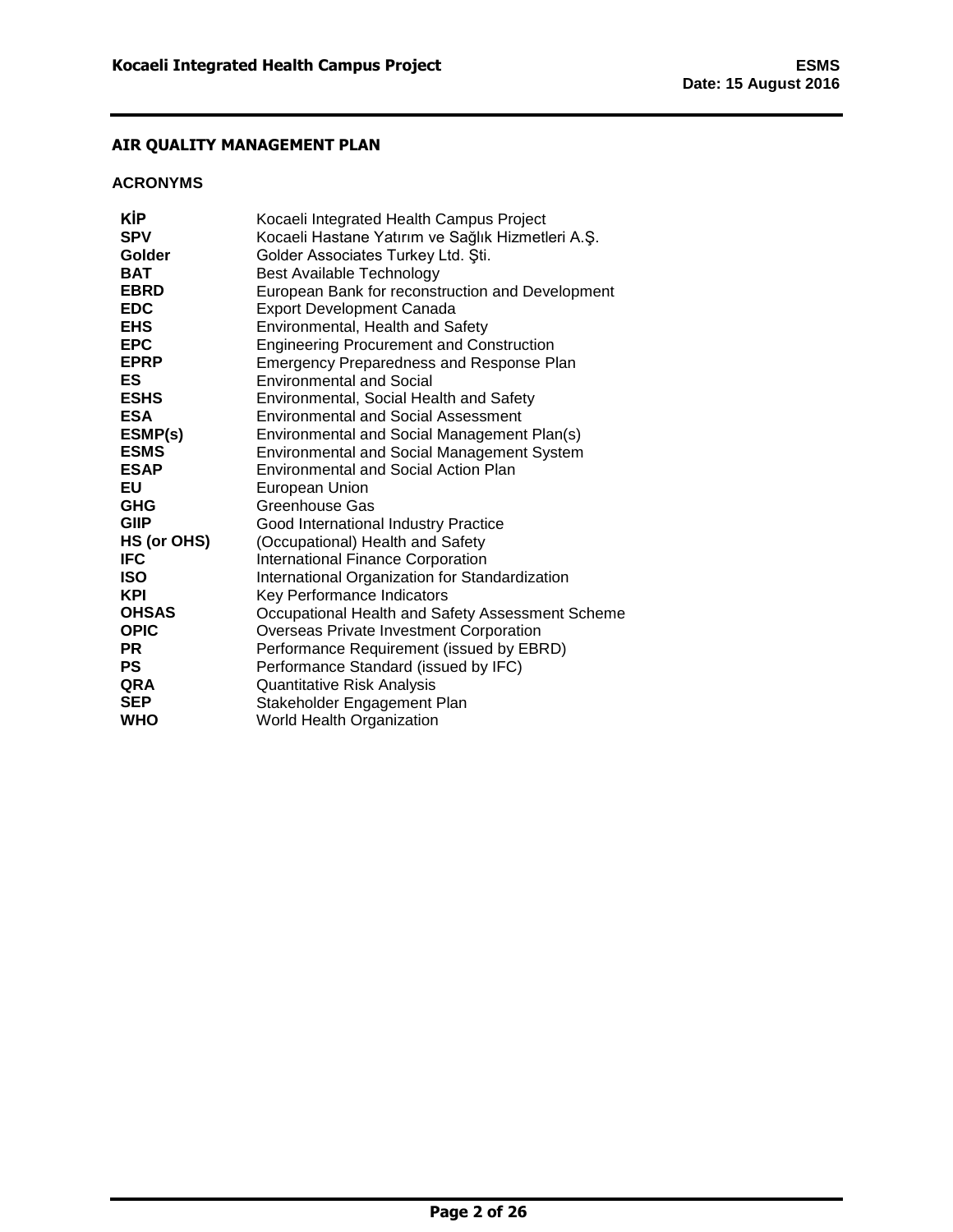# **TABLE of CONTENTS**

| 1.0 |  |
|-----|--|
| 2.0 |  |
|     |  |
|     |  |
|     |  |
|     |  |
| 3.0 |  |
|     |  |
|     |  |
| 4.0 |  |
|     |  |
|     |  |
| 5.0 |  |
|     |  |
|     |  |
|     |  |
|     |  |
|     |  |
|     |  |
|     |  |
|     |  |
| 6.0 |  |
| 7.0 |  |
|     |  |
|     |  |
|     |  |
|     |  |
|     |  |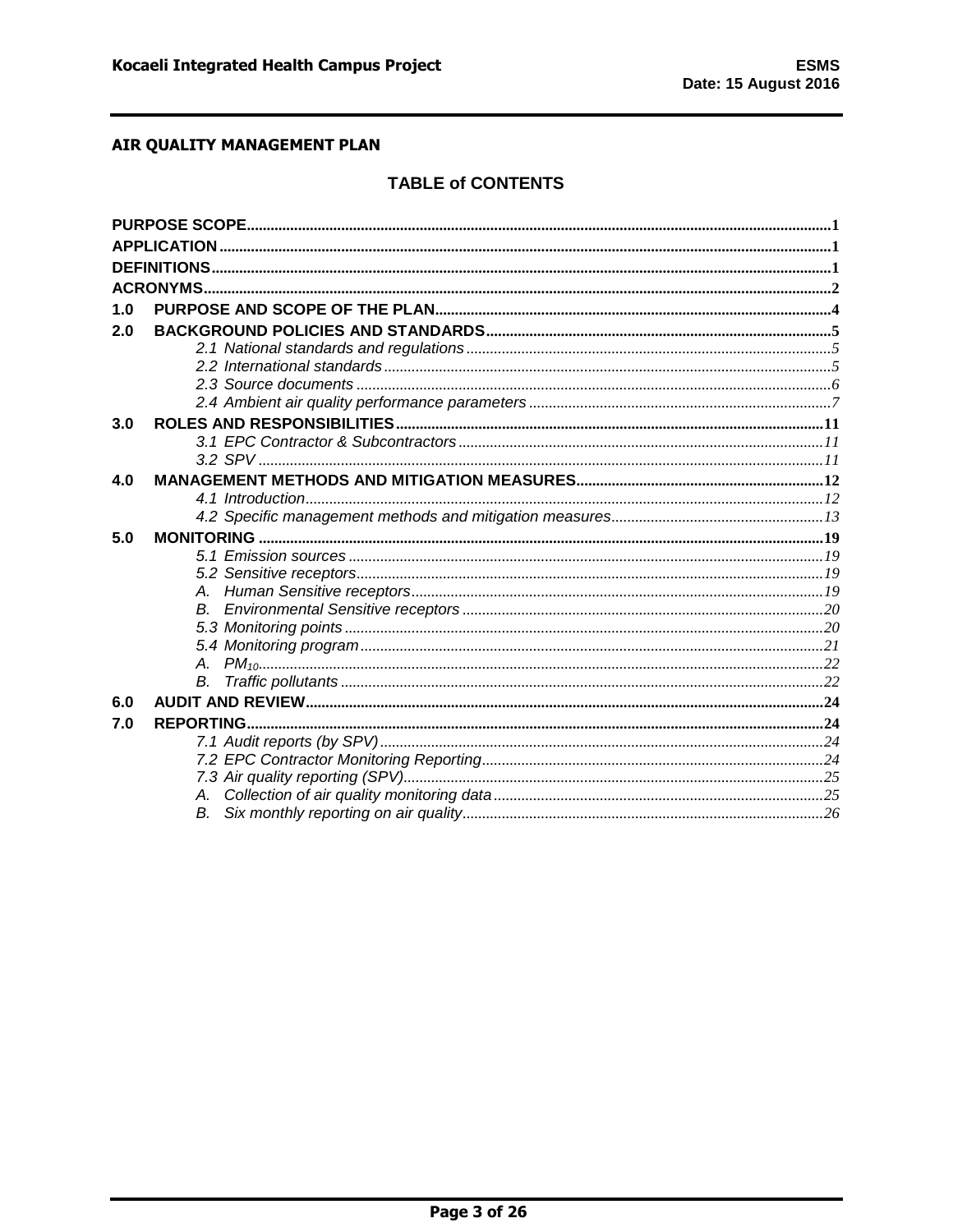### <span id="page-4-0"></span>**1.0 PURPOSE AND SCOPE OF THE PLAN**

This Management Plan has been developed in accordance with SPV policies, with the commitments undertaken by SPV in the ESA, with Turkish regulatory framework, with EBRD Performance Requirements (in particular PR1 and PR3), with IFC Performance Standards (in particular PS1 and PS3) and IFC General and Sector Specific EHS Guidelines. Where no national regulation or international standard/guideline applies, it considers the adoption of Good International Industry Practices (GIIP).

The purpose of the Plan is to define the actions to be implemented to limit the emissions to the atmosphere during the Site construction and the measures to be carried out to verify the compliance with the air quality levels established by Turkish legislation and/or IFC and EBRD requirements.

The monitoring activities will focus on impacts on sensitive receptors (both human and environmental) identified in the ESA.

The monitoring activities described are mainly focused on sensitive human receptors (i.e. human settlements within a close distance from Project activities in proximity of the areas surrounding the Project site).

No environmental sensitive receptors (with respect to the impact caused by dust and other emissions) have been identified in proximity of the areas surrounding the Project site.

Should any new (i.e. not present before) or additional (i.e. not identified before) sensitive receptor be identified in the course of the Project, this Plan, and in particular the monitoring section, will be revised including additional mitigation and monitoring measures, as necessary.

This Management Plan applies to normal operating conditions during the Site construction activities and does not specifically address any emergency situation; this is addressed in the EPC Contractor Emergency Preparedness and Response Procedure (EPR).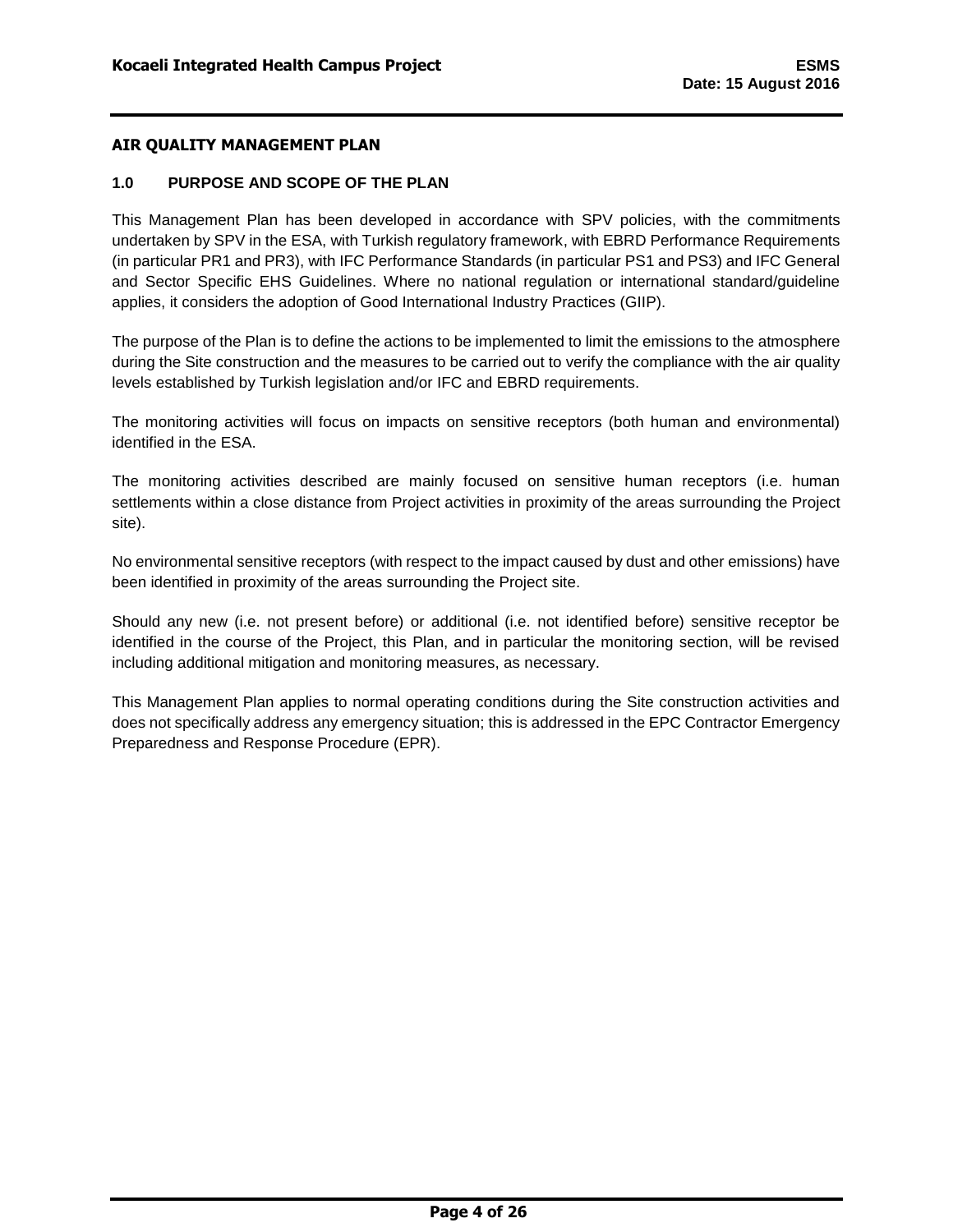### <span id="page-5-0"></span>**2.0 BACKGROUND POLICIES AND STANDARDS**

This section includes all those policies, standards and requirements of reference for this Plan that are applicable for, but not limited to, the Project during Construction phase.

It also includes tables with ambient air quality performance parameters derived from Turkish legislation, EU Standards and/or IFC requirements. The most stringent parameters (highlighted with bold characters in the table) will be chosen as project standard to define the target/acceptance criteria of key performance indicators for the monitoring activities.

## *2.1 National standards and regulations*

<span id="page-5-1"></span>

| <b>TITLE</b>                                                                                             | <b>Turkish Req.</b><br><b>Gaz. Date</b> |
|----------------------------------------------------------------------------------------------------------|-----------------------------------------|
| Communique on Certificate of Competency (annex EK-4 Monitoring and Control form -<br>Construction phase) | 27436, 18/12/2009                       |
| Regulation on Assessment and Management of Air Quality (Turkish HKDYY)                                   | 26898, 06/06/2008                       |
| Regulation on Decreasing the Ozone Depleting Materials                                                   | 27052, 12/11/2008                       |
| Regulation on Control of Exhaust Gas Emission and Quality of Fuel and Diesel                             | 28837, 30/11/2013                       |
| Regulation on the Control of Air Pollution Caused by Industrial Plants (Turkish<br>SKHKKY)               | 27277, 03/07/2009                       |
| <b>Regulation on Odor Causing Emissions</b>                                                              | 28712, 19/07/2013                       |
| Regulation on Reduction of Sulphur Content of Some Fuel                                                  | 27368, 06/10/2009/                      |
| Regulation on Monitoring of Greenhouse Gas Emissions                                                     | 29003. 17/05/2014                       |

### *2.2 International standards*

<span id="page-5-2"></span>

| <b>Source</b>                      | <b>Document Title</b>                                                                       |
|------------------------------------|---------------------------------------------------------------------------------------------|
| The Equator Principles Association | The Equator Principles, June 2013                                                           |
| IFC - International Finance Corp.  | <b>IFC Performance Standards (PS) and Guidance Notes GN)</b>                                |
| IFC - International Finance Corp.  | IFC PS1 and GN1: Assessment and Management of Environmental<br>and Social Risks and Impacts |
| IFC - International Finance Corp.  | IFC PS3 and GN3: Resource Efficiency and Pollution Prevention                               |
| IFC - International Finance Corp.  | <b>IFC General EHS Guidelines: Environmental</b>                                            |
| IFC - International Finance Corp.  | <b>IFC General EHS Guidelines: Construction and Decommissioning</b>                         |
| EBRD                               | <b>EBRD-Performance Requirement 1</b>                                                       |
| EBRD                               | <b>EBRD-Performance Requirement 3</b>                                                       |
| <b>EU Commission</b>               | http://ec.europa.eu/environment/air/quality/standards.htm                                   |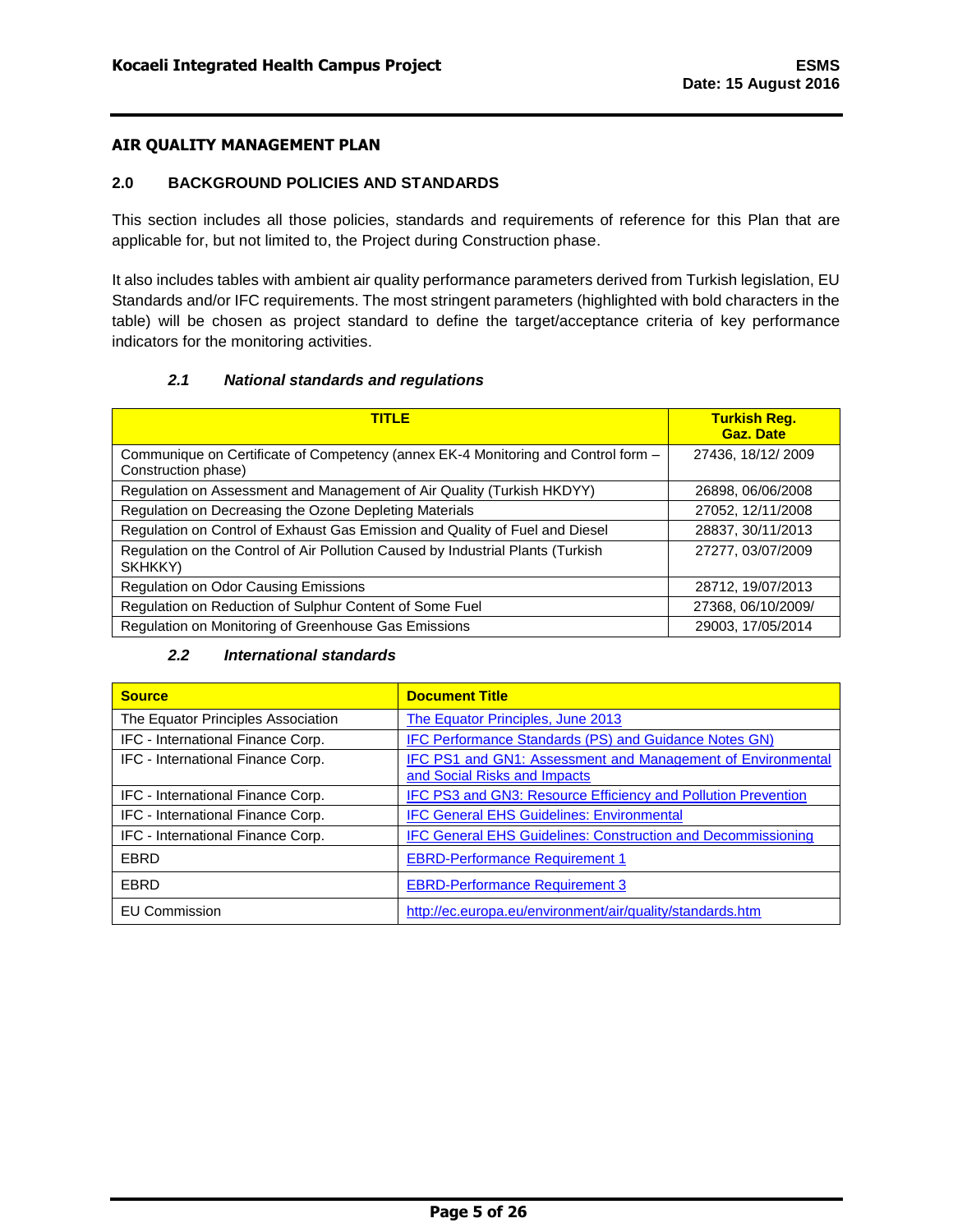### *2.3 Source documents*

<span id="page-6-0"></span>This section presents source documents, i.e. documents where SPV commitments are sourced from and that are the trigger for the development and implementation of the ESMPs and in general of the ESMS documentation. They are in turn based on Turkish regulatory framework, EBRD Performance Requirements and IFC Performance Standard and Guidelines.

| <b>Document ID</b> | <b>Document Title</b>                           |
|--------------------|-------------------------------------------------|
| I ESA Reports      | Environmental Social Assessment (January, 2016) |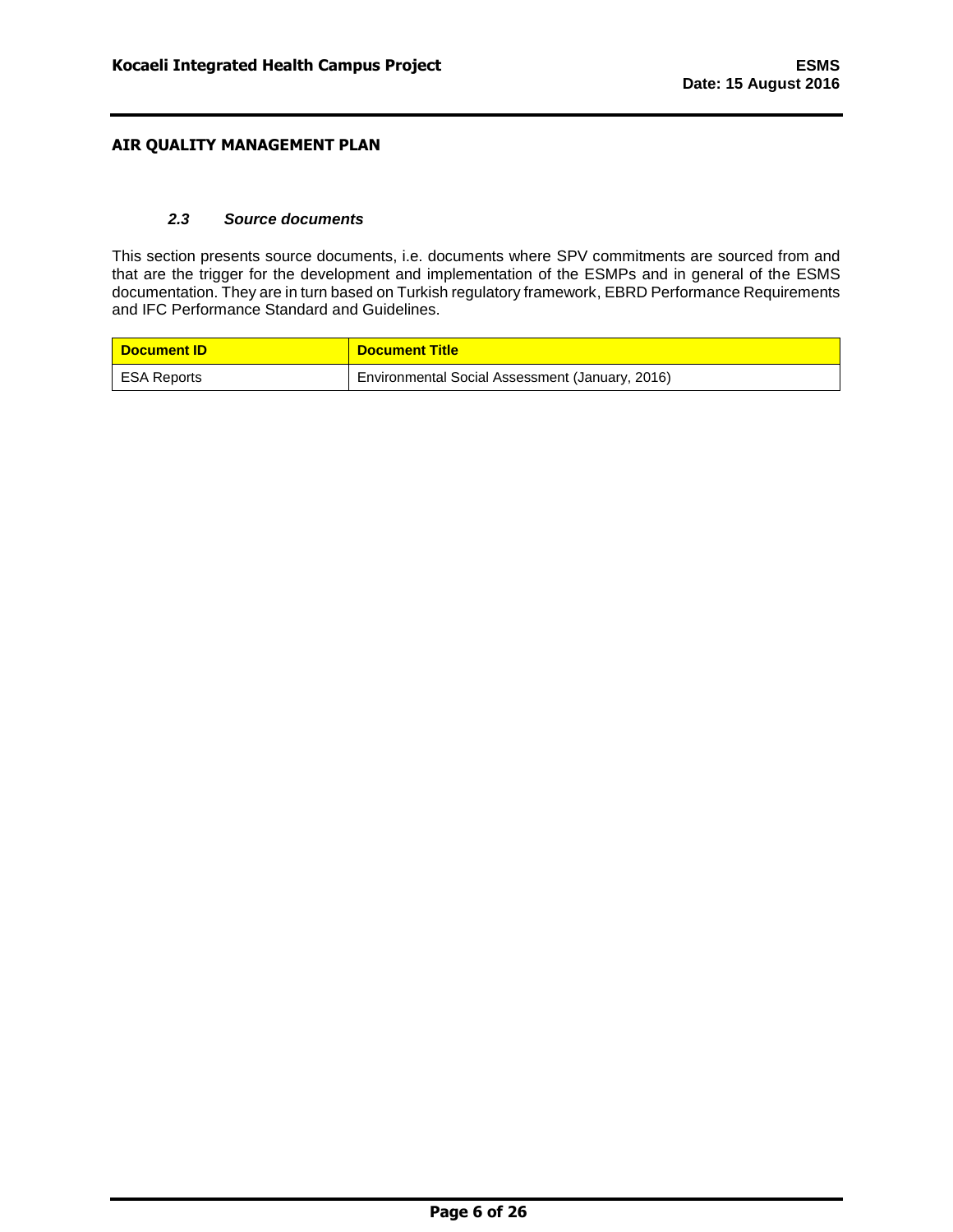### *2.4 Ambient air quality performance parameters*

This section provides air quality parameters from different applicable regulations for both human and environmental receptors. SPV and EPC Contractor are committed to meet the most stringent requirement. The most stringent requirement is highlighted with bold/underlined character.

#### **Ambient air quality standards for human receptors**

<span id="page-7-0"></span>

|                  |                                                                  |                                                              | <b>Ambient Air Quality Limits of Turkish</b><br><b>Regulation on Air Quality assessment</b><br>and Management<br>(Off. Gaz. 26898, 06/06/2008) | <b>Regulation on the</b><br><b>Control of Air</b><br><b>Pollution Caused by</b><br><mark>Industrial Plants (Off.</mark><br><mark>Gaz. 27277, 03/07/09)</mark> | <b>WHO</b><br><b>Ambient Air</b><br><b>Quality Guidelines</b>                          | Directive 2008/50/EC of<br>the EU Parliament and of<br>the Council of 21/05/08 on<br><b>Ambient Air Quality and</b><br><b>Cleaner air for Europe</b> |
|------------------|------------------------------------------------------------------|--------------------------------------------------------------|------------------------------------------------------------------------------------------------------------------------------------------------|---------------------------------------------------------------------------------------------------------------------------------------------------------------|----------------------------------------------------------------------------------------|------------------------------------------------------------------------------------------------------------------------------------------------------|
| <b>Parameter</b> | <b>Average Period</b>                                            | <b>Annex IA:</b><br><b>Transition</b><br><b>Period Limit</b> | <b>Annex I:</b><br><b>Future Target Values</b>                                                                                                 | <b>Annex II: Evaluation</b><br>of Air Pollution<br><b>Contribution of</b>                                                                                     | <b>General Guidelines</b><br>(for human health)                                        | (Date by which limit                                                                                                                                 |
|                  |                                                                  | (2016)<br><b>Note (1)</b>                                    | (Date by which limit<br>value is to be met)                                                                                                    | <b>Plants and Air</b><br><b>Quality</b><br><b>Measurement</b>                                                                                                 | Note (2)                                                                               | value is to be met)                                                                                                                                  |
|                  | 10 minute<br>[µg/m <sup>3</sup> ]                                |                                                              |                                                                                                                                                |                                                                                                                                                               | 500<br>(guideline value)                                                               |                                                                                                                                                      |
|                  | One hour<br>[ $\mu$ g/m <sup>3</sup> ]                           | 900                                                          | 350(2019)<br>(not to be exceeded<br>more than 24 times a<br>calendar year)                                                                     | 440                                                                                                                                                           |                                                                                        | 350<br>(not to be exceeded more<br>than 24 times a calendar<br>year)                                                                                 |
| SO <sub>2</sub>  | One day<br>[ $\mu$ g/m <sup>3</sup> ]                            | 200 (STL)                                                    | 125(2019)<br>(not to be exceeded<br>more than 3 times a<br>calendar year)                                                                      | 200                                                                                                                                                           | 125<br>(Interim target - No. 1)<br>50<br>(Interim target - No. 2)<br>20<br>(guideline) | 125<br>(not to be exceeded more<br>than 3 times a calendar<br>year)                                                                                  |
|                  | Winter average<br>(1 Oct. to 31<br>Mar.) $[\mu g/m^3]$           | 120                                                          |                                                                                                                                                | 20                                                                                                                                                            |                                                                                        |                                                                                                                                                      |
|                  | Target limit for<br>yearly average<br>[ $\mu$ g/m <sup>3</sup> ] | 60                                                           |                                                                                                                                                | 60                                                                                                                                                            |                                                                                        |                                                                                                                                                      |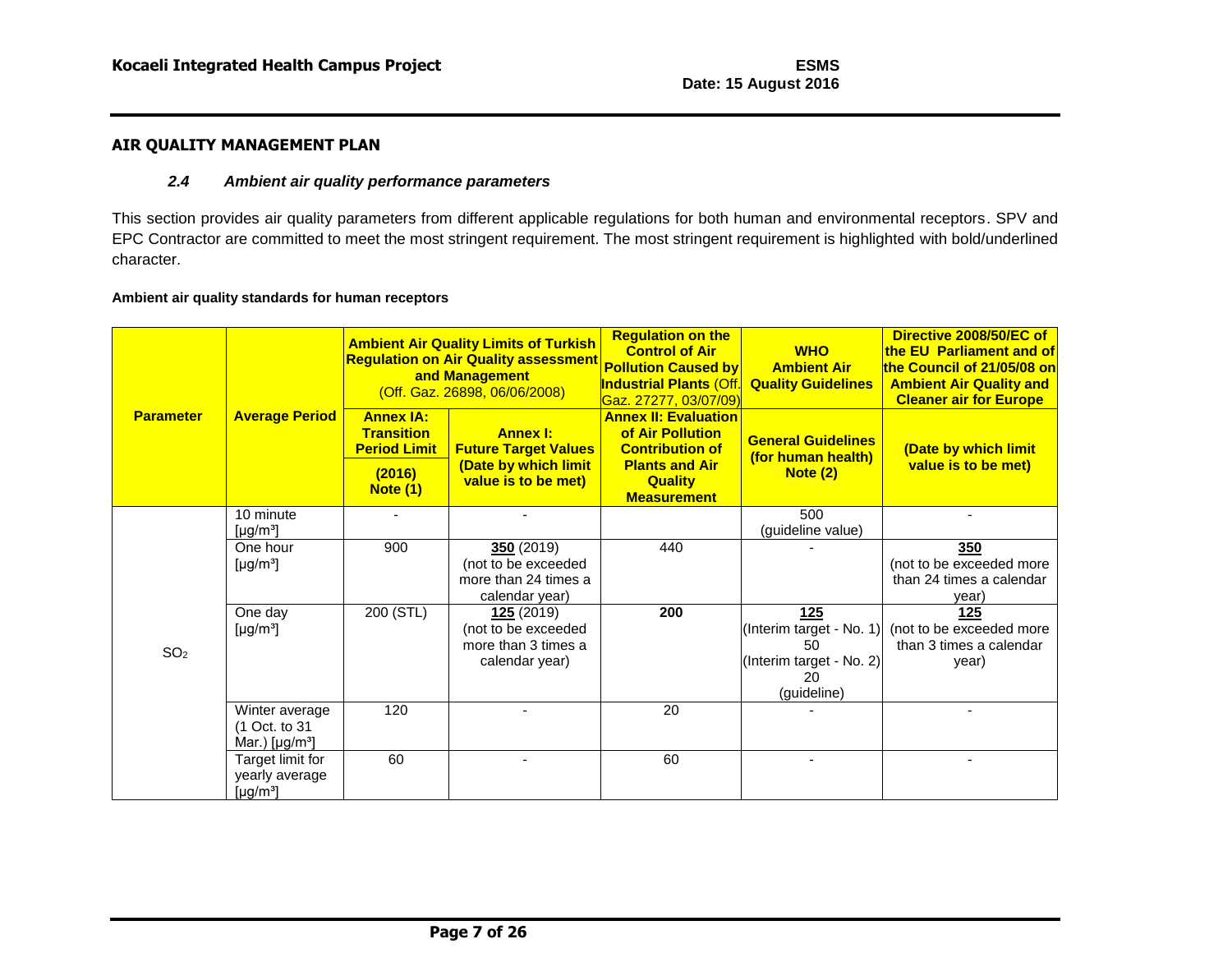| <b>Parameter</b> | <b>Average Period</b>                                            | <b>Annex IA:</b><br><b>Transition</b><br><b>Period Limit</b><br>(2016) | <b>Ambient Air Quality Limits of Turkish</b><br><b>Regulation on Air Quality assessment</b><br>and Management<br>(Off. Gaz. 26898, 06/06/2008)<br><b>Annex I:</b><br><b>Future Target Values</b><br>(Date by which limit | <b>Regulation on the</b><br><b>Control of Air</b><br><b>Pollution Caused by</b><br><b>Industrial Plants (Off.</b><br><u> Gaz. 27277, 03/07/09)</u><br><b>Annex II: Evaluation</b><br>of Air Pollution<br><b>Contribution of</b><br><b>Plants and Air</b> | <b>WHO</b><br><b>Ambient Air</b><br><b>Quality Guidelines</b><br><b>General Guidelines</b><br>(for human health)<br>Note $(2)$ | Directive 2008/50/EC of<br>the EU Parliament and of<br>the Council of 21/05/08 on<br><b>Ambient Air Quality and</b><br><b>Cleaner air for Europe</b><br>(Date by which limit<br>value is to be met) |
|------------------|------------------------------------------------------------------|------------------------------------------------------------------------|--------------------------------------------------------------------------------------------------------------------------------------------------------------------------------------------------------------------------|----------------------------------------------------------------------------------------------------------------------------------------------------------------------------------------------------------------------------------------------------------|--------------------------------------------------------------------------------------------------------------------------------|-----------------------------------------------------------------------------------------------------------------------------------------------------------------------------------------------------|
|                  |                                                                  | <b>Note (1)</b>                                                        | value is to be met)                                                                                                                                                                                                      | <b>Quality</b><br><b>Measurement</b>                                                                                                                                                                                                                     |                                                                                                                                |                                                                                                                                                                                                     |
|                  | Target limit for<br>winter average<br>[ $\mu$ g/m <sup>3</sup> ] | 120                                                                    |                                                                                                                                                                                                                          |                                                                                                                                                                                                                                                          | $\blacksquare$                                                                                                                 |                                                                                                                                                                                                     |
|                  | Calendar year<br>[ $\mu$ g/m <sup>3</sup> ]                      | $150$ (LTL)                                                            |                                                                                                                                                                                                                          |                                                                                                                                                                                                                                                          |                                                                                                                                |                                                                                                                                                                                                     |
|                  | One hour<br>[ $\mu$ g/m <sup>3</sup> ]                           |                                                                        | 200(2024)<br>(not to be exceeded<br>more than 18 times a<br>calendar year)                                                                                                                                               | 280                                                                                                                                                                                                                                                      | $\overline{200}$<br>(guideline)                                                                                                | 200<br>(not to be exceeded more<br>than 18 times a calendar<br>year)                                                                                                                                |
| NO <sub>2</sub>  | Calendar year<br>$[\mu g/m^3]$                                   | 52                                                                     | 40(2024)                                                                                                                                                                                                                 | 52                                                                                                                                                                                                                                                       | 40<br>(guideline)                                                                                                              | 40                                                                                                                                                                                                  |
|                  | One day<br>$\left[\mu g/m^3\right]$                              | $300$ (STL)<br>(95% in a year)                                         |                                                                                                                                                                                                                          |                                                                                                                                                                                                                                                          |                                                                                                                                | $\overline{a}$                                                                                                                                                                                      |
| $PM_{10}$        | One day [µg/m <sup>3</sup> ]                                     | 80                                                                     | 50(2019)<br>(not to be exceeded<br>more than 35 times a<br>calendar year)                                                                                                                                                | 80                                                                                                                                                                                                                                                       | 150<br>(Interim target - No.1)<br>100<br>(Interim target - No. 2)<br>75<br>(Interim target - No.3)<br>50<br>(guideline)        | $\overline{50}$<br>(not to be exceeded more<br>than 35 times a calendar<br>year)                                                                                                                    |
|                  | Calendar year<br>[ $\mu$ g/m <sup>3</sup> ]                      | 52                                                                     | 40(2019)                                                                                                                                                                                                                 | 52                                                                                                                                                                                                                                                       | 70<br>(Interim target - No. 1)<br>50<br>(Interim target - No. 2)<br>30<br>(Interim target - No. 3)<br>20<br>(guideline)        | 40                                                                                                                                                                                                  |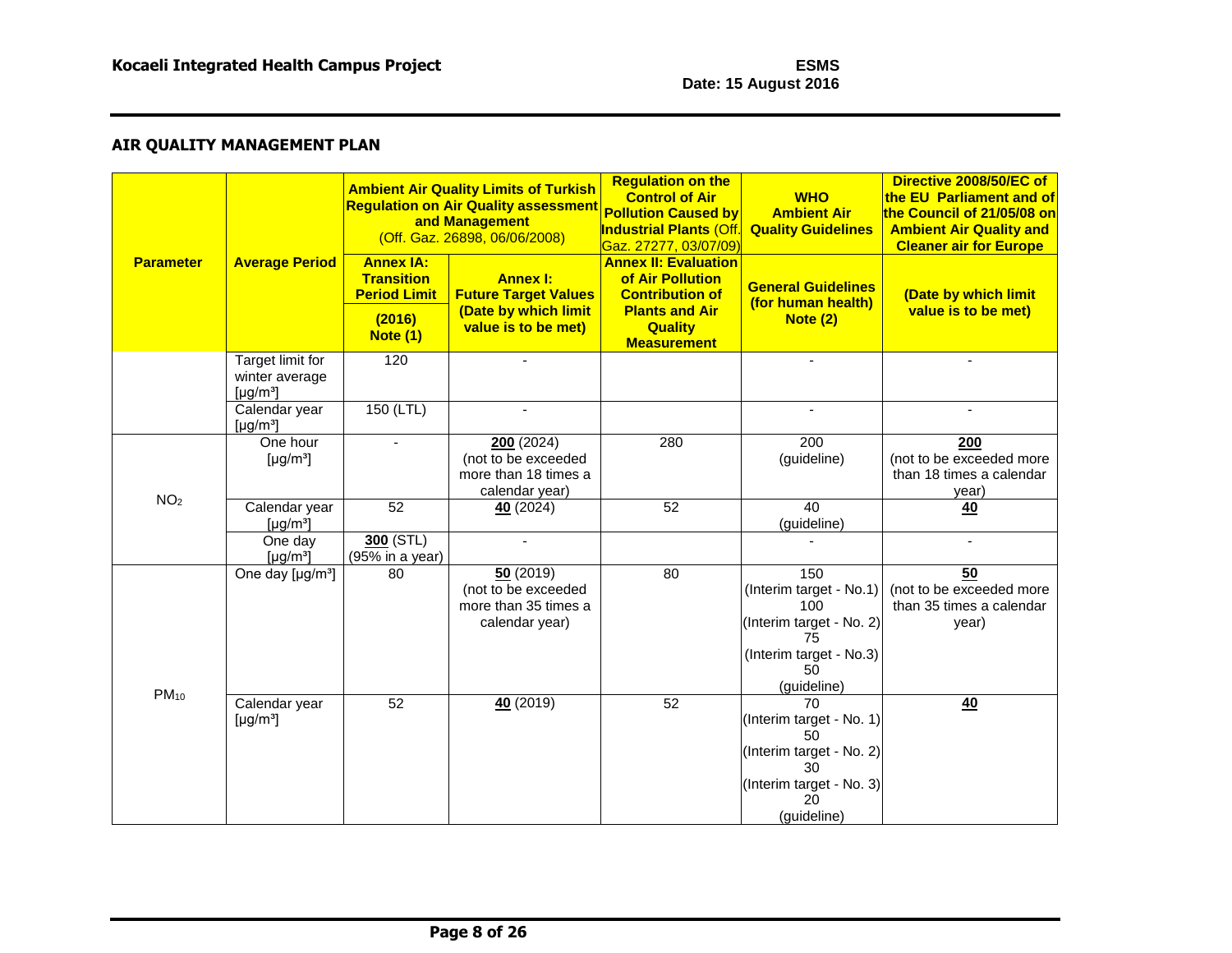|                  |                                                                  |                                                                                           | <b>Ambient Air Quality Limits of Turkish</b><br><b>Regulation on Air Quality assessment Pollution Caused by</b><br>and Management<br>(Off. Gaz. 26898, 06/06/2008) | <b>Regulation on the</b><br><b>Control of Air</b><br><b>Industrial Plants (Off.</b><br>Gaz. 27277, 03/07/09)                               | <b>WHO</b><br><b>Ambient Air</b><br><b>Quality Guidelines</b> | Directive 2008/50/EC of<br><b>the EU Parliament and of</b><br>the Council of 21/05/08 on<br><b>Ambient Air Quality and</b><br><b>Cleaner air for Europe</b> |
|------------------|------------------------------------------------------------------|-------------------------------------------------------------------------------------------|--------------------------------------------------------------------------------------------------------------------------------------------------------------------|--------------------------------------------------------------------------------------------------------------------------------------------|---------------------------------------------------------------|-------------------------------------------------------------------------------------------------------------------------------------------------------------|
| <b>Parameter</b> | <b>Average Period</b>                                            | <b>Annex IA:</b><br><b>Transition</b><br><b>Period Limit</b><br>(2016)<br><b>Note (1)</b> | <b>Annex I:</b><br><b>Future Target Values</b><br>(Date by which limit<br>value is to be met)                                                                      | <b>Annex II: Evaluation</b><br>of Air Pollution<br><b>Contribution of</b><br><b>Plants and Air</b><br><b>Quality</b><br><b>Measurement</b> | <b>General Guidelines</b><br>(for human health)<br>Note (2)   | (Date by which limit<br>value is to be met)                                                                                                                 |
|                  | Winter average<br>(1 Oct. to 31<br>Mar.)<br>[µg/m <sup>3</sup> ] | 90                                                                                        |                                                                                                                                                                    |                                                                                                                                            |                                                               |                                                                                                                                                             |

Note (1):

- LTL Long-Term Limit: It is the arithmetic average of all the measurements results which shouldn't be exceed;
- Long Term Value: arithmetic average of all measurement results;
- STL Short Term Limit: the value not to be exceeded by 95% of maximum daily average measurement results or statistically all the measurement results;
- Short Term Value: While maximum daily average values or statistical results of the numerical values of all measurements are arranged according to the size of the measurement results, it shouldn't be exceed 95% of measurements values.

Note (2) - Interim targets are proposed by WHO guidelines as incremental steps in a progressive reduction of air pollution and are intended for use in areas where pollution is high. These targets aim to promote a shift from high air pollutant concentrations, which have acute and serious health consequences, to lower air pollutant concentrations. If these targets were to be achieved, one could expect significant reductions in risks for acute and chronic health effects from air pollution. Progress towards the guideline values should, however, be the ultimate objective of air quality management and health risk reduction in all areas. For more information refer to "*WHO Air quality guidelines*".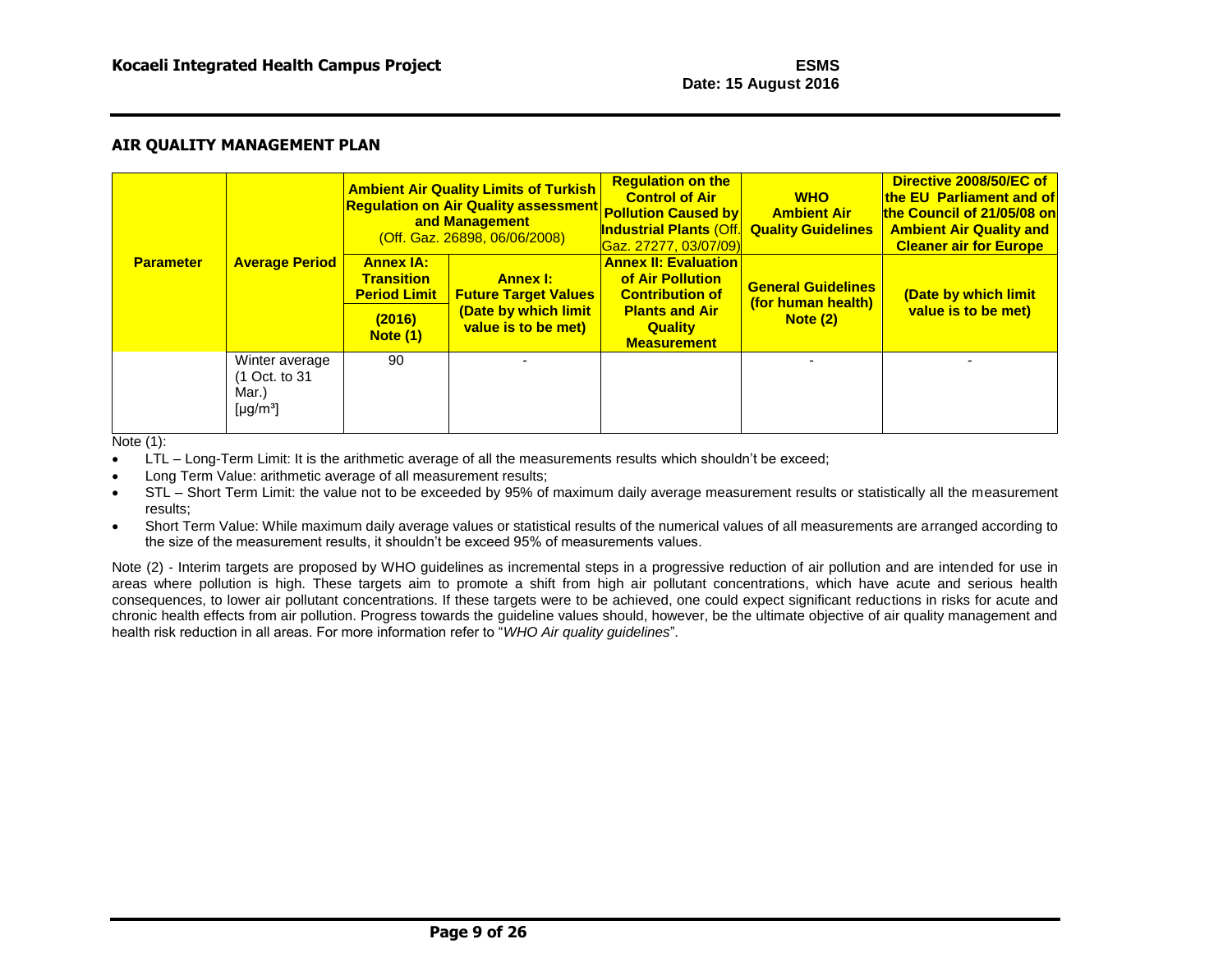**Ambient air quality standards for environmental receptors**

| <b>Parameter</b> | <b>Average Period</b>                                                             | <b>Ambient Air Quality Limits of</b><br><b>Turkish Regulation on Air Quality</b><br>assessment and Management<br>(Annex I) | <b>WHO</b><br><b>Ambient Air Quality Guidelines</b><br><b>Guidelines for Europe</b><br>(for ecosystem) | Directive 2008/50/EC of the EU<br><b>Parliament and of the Council of</b><br>21/05/08 on Ambient Air Quality and<br><b>Cleaner air for Europe</b> |
|------------------|-----------------------------------------------------------------------------------|----------------------------------------------------------------------------------------------------------------------------|--------------------------------------------------------------------------------------------------------|---------------------------------------------------------------------------------------------------------------------------------------------------|
| SO <sub>2</sub>  | Calendar year and<br>winter<br>(1 October to 31<br>March)<br>[µg/m <sup>3</sup> ] | 20<br>(for wildlife and ecosystem)                                                                                         | 20<br>(for forests and natural vegetation)<br>30<br>(for agricultural crops)                           | 20<br>(for vegetation)                                                                                                                            |
| NO <sub>2</sub>  | Calendar year<br>[µg/m <sup>3</sup> ]                                             |                                                                                                                            | 30                                                                                                     |                                                                                                                                                   |
| NO <sub>x</sub>  | Calendar year<br>[µg/m <sup>3</sup> ]                                             | 30<br>(for vegetation)                                                                                                     |                                                                                                        | 30<br>(for vegetation)                                                                                                                            |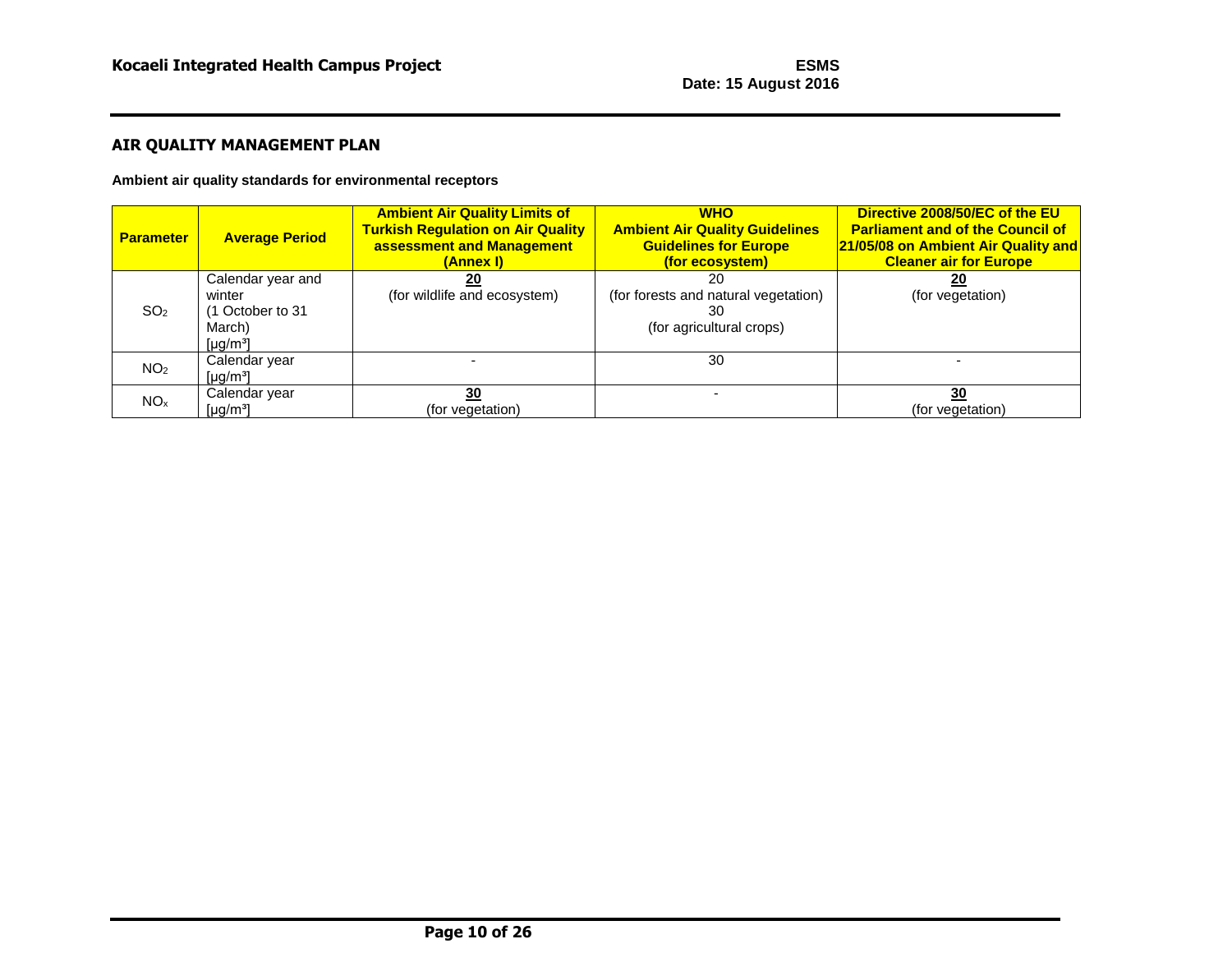### <span id="page-11-0"></span>**3.0 ROLES AND RESPONSIBILITIES**

<span id="page-11-1"></span>Principal roles and responsibilities for the implementation of this plan are outlined below.

### *3.1 EPC Contractor & Subcontractors*

EPC Contractor has to ensure sufficient and qualified resources are allocated on an ongoing basis to achieve effective implementation of this Management Plan.

EPC Contractor have to ensure the effective implementation of this plan by issuing its own Management Procedure addressing, detailing and customizing specific actions, measures and monitoring activities under EPC Contractor's responsibility. The EPC Contractor Procedure has to include a description of allocated resources, responsibilities and communication procedures to relevant personnel.

EPC Contractor has to provide relevant monitoring data and monitoring reports to SPV as indicated in section 7 "Reporting" of this plan.

If any Subcontractor is involved, it is responsible for duly implementing requirements included in EPC Contractor Procedures under the EPC Contractor supervision.

### *3.2 SPV*

<span id="page-11-2"></span>SPV Management has to ensure sufficient and qualified resources are allocated on an ongoing basis to achieve effective implementation of actions, measures and monitoring activities under SPV's responsibility. SPV Management is responsible for:

- Management Plan final approval
- taking appropriate actions to address major Non-Conformities based on audit reports, performance monitoring reports and on SPV HSE Manager proposed approach and actions.

SPV HSE Manager is responsible for:

- ensuring that this Management Plan is up to date and appropriate to the nature and scale of the KİP and ensuring that this Management Plan is implemented effectively by EPC Contractor;
- ensuring that action/measures and monitoring activities directly under SPV responsibilities are carried out timely and adequately according to this Management Plan requirements
- proposing to SPV Management, if necessary, amendments and/or updates to this Management Plan and issuing plan revisions
- programming inspections and audit activities to ensure the correct implementation of this Management Plan and of EPC Contractor Procedure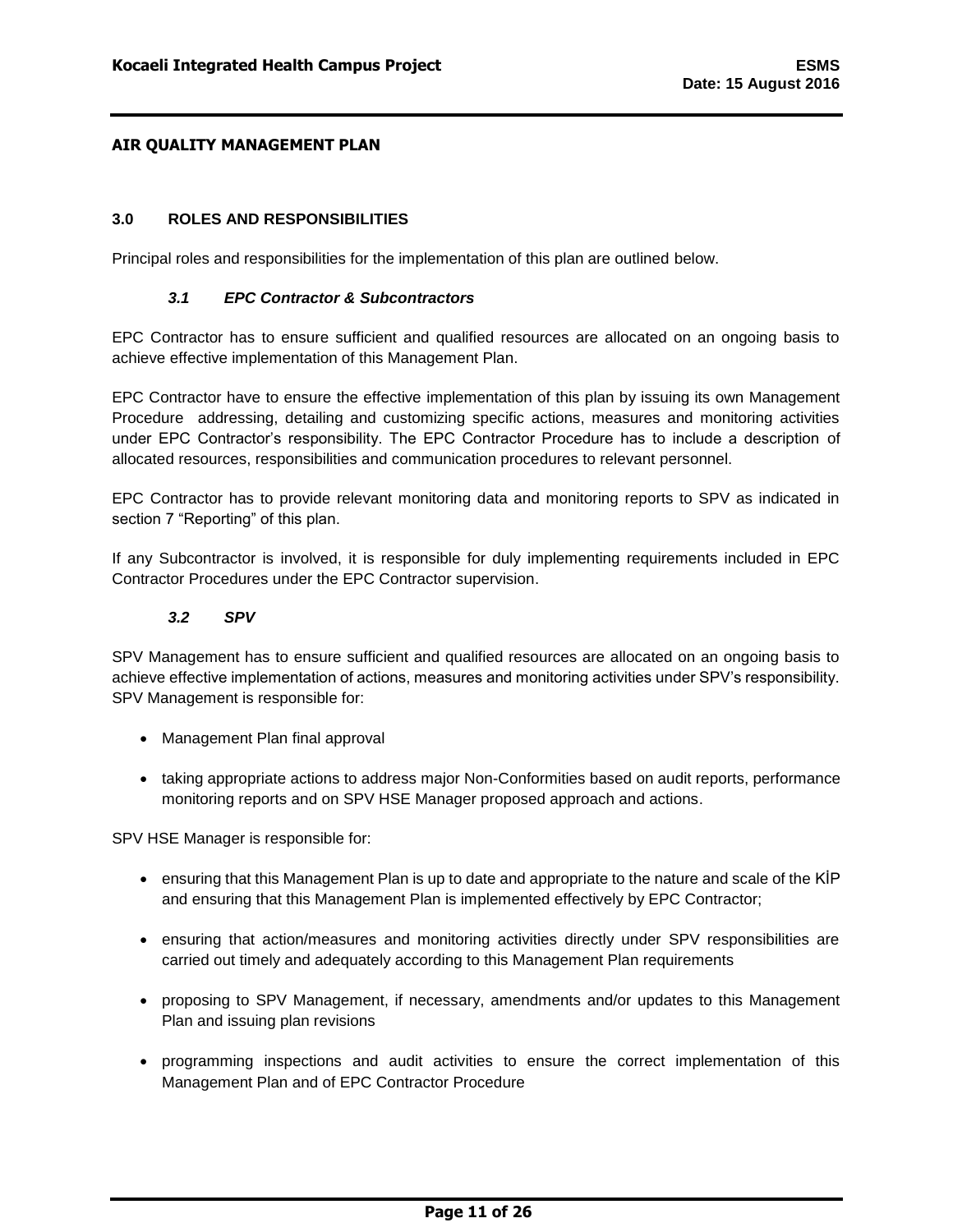- addressing Non-Conformities through the definition of Preventive/Corrective actions
- bringing major Non-Conformities immediately to the attention of SPV Management
- collecting, organizing and reviewing monitoring data and performance monitoring reports from EPC Contractor and providing summary results of such reports to SPV Management, to stakeholders and to the Lenders.

### <span id="page-12-1"></span><span id="page-12-0"></span>**4.0 MANAGEMENT METHODS AND MITIGATION MEASURES**

### *4.1 Introduction*

This section firstly presents the construction activities which could generate a potential impact on air quality. The air emission sources are identified from the source documents (the EIA in particular) related to the construction phase.

The air emissions considered in the Plan are the following:

- The fugitive dust generated during construction activities, and
- The release of engine emissions from the construction equipment and vehicles.

The emission of dust may arise from activities such as:

- Site preparation
- Excavation
- Material storage
- Material transportation.

The exhaust emissions may arise from activities such as:

- Use of construction equipment and machinery, and
- Material transportation (vehicles such as trucks etc.).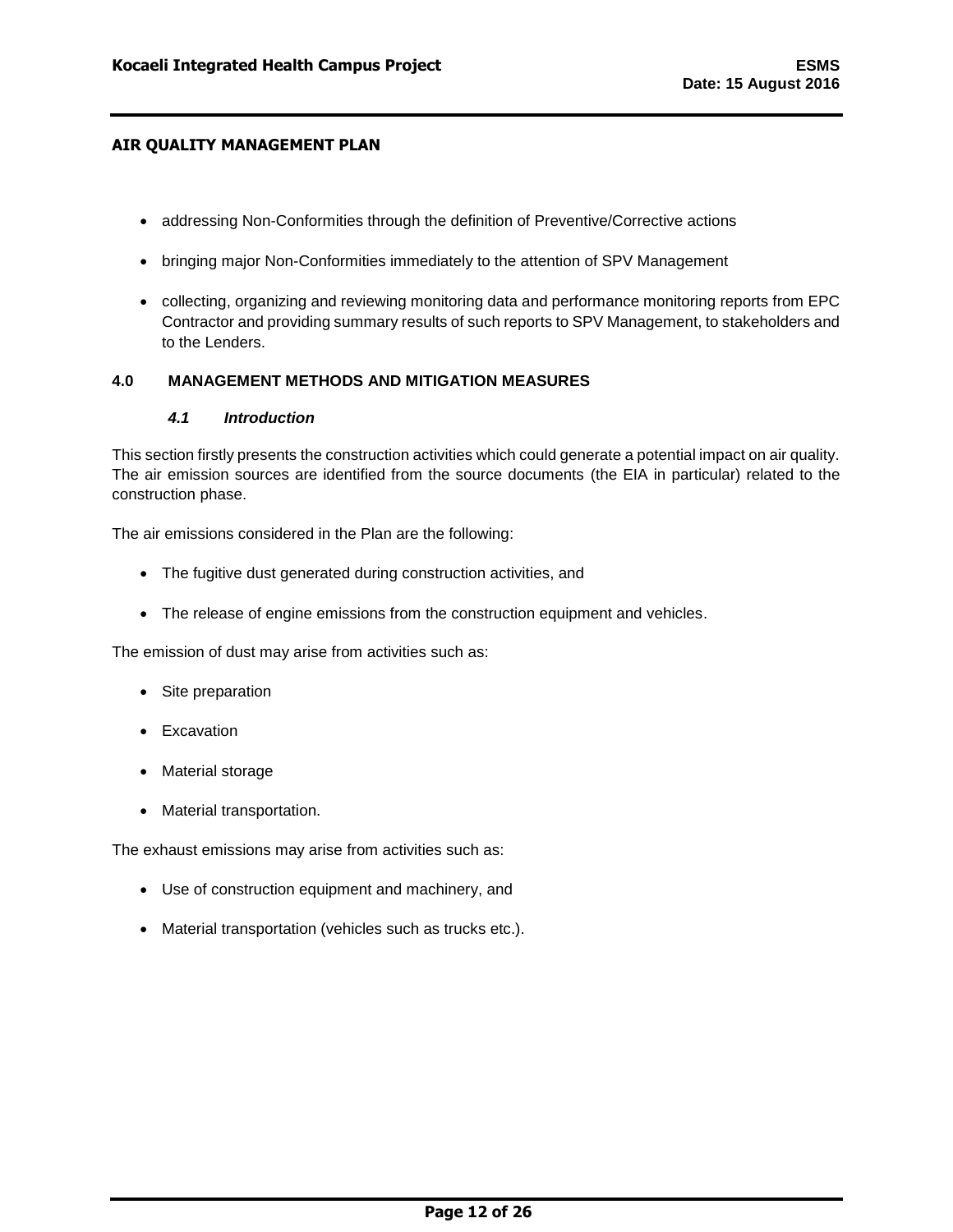### *4.2 Specific management methods and mitigation measures*

<span id="page-13-0"></span>This section presents the management methods and mitigation measures that the Plan aims to implement to mitigate the fugitive dust and exhaust pollutants emissions which are related to the construction activities and the use of construction equipment, machinery and vehicles.

The methods and measures/actions are included in the tables below, related respectively to the dust and the exhaust pollutants. For each method and measure/action identified, the following tables show:

- The identification code (ID.)
- the reference (or source) documents (i.e. ESA, Turkish standard, permits, IFC Performance Standards and EHS Guidelines, EBRD Performance Requirements, OPIC Environmental and Social Policy Statement or other GIIP)
- frequency/timing of the measure/action, as applicable
- Key Performance Indicator (KPI), if applicable, and related quantitative target or qualitative acceptance criteria;
- the related responsibility for implementing the measure/action.

For the measures actions where no KPI can be identified the cells reports "n.a." (not applicable). In this case an on/off acceptance criteria will apply; in other words the acceptance criteria set is a qualitative one, such as "the measure/action has been implemented effectively".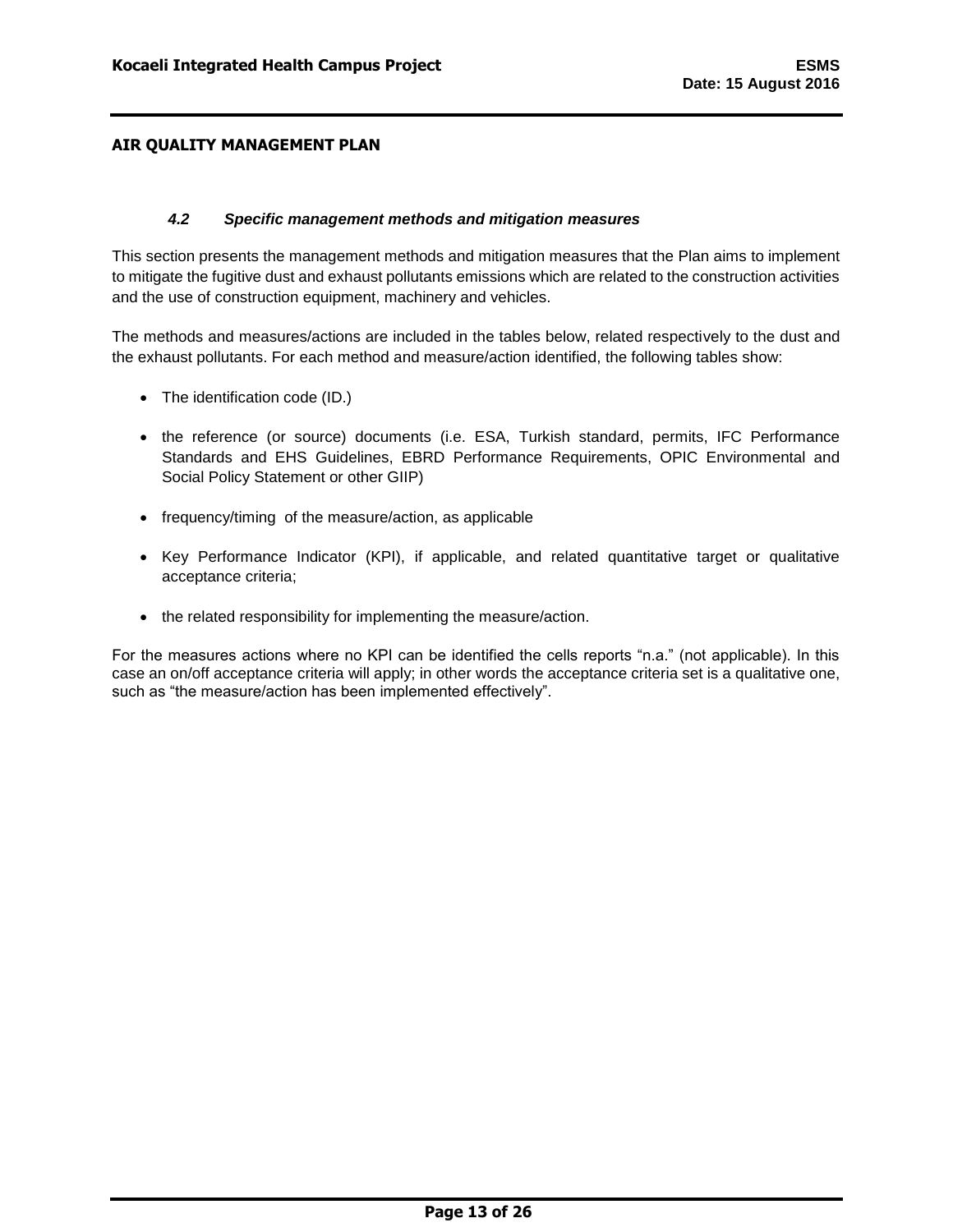| ID.    | Source doc.                                                                                                                                                        | <b>Mitigation Action/Measure Description</b>                                                                                                                                                                                                                                                                                                                                                                                                                                                                              | <b>Frequency</b><br>/ Timing | <b>KPI</b>                                                                                                     | Target/<br>Acceptance<br>criteria                                                                                                                    | <b>Responsibilities</b> |
|--------|--------------------------------------------------------------------------------------------------------------------------------------------------------------------|---------------------------------------------------------------------------------------------------------------------------------------------------------------------------------------------------------------------------------------------------------------------------------------------------------------------------------------------------------------------------------------------------------------------------------------------------------------------------------------------------------------------------|------------------------------|----------------------------------------------------------------------------------------------------------------|------------------------------------------------------------------------------------------------------------------------------------------------------|-------------------------|
| AIR-01 | ESA - 9.1.6<br>IFC EHS GL:<br>Environmental<br>IFC EHS GL: Constr.<br>and Decommissioning<br>EBRD - PR1 and PR3<br><b>OPIC</b><br>Turkish Reg. Gaz.<br>No. 27277   | Construction sites, particularly the excavation areas, have to be<br>moisturized in hot-dry seasons or in windy conditions.                                                                                                                                                                                                                                                                                                                                                                                               | Twice a<br>day               | Suspension<br>of dust from<br>excavation<br>areas<br>No. of<br>complaints                                      | No visible<br>suspension of dust<br>from excavation<br>areas<br>No complaints or<br>grievances from<br>communities                                   | <b>EPC Contractor</b>   |
| AIR-02 | $ESA - 9.1.6$<br>IFC EHS GL:<br>Environmental<br>IFC EHS GL: Constr.<br>and Decommissioning<br>EBRD - PR1 and PR3<br><b>OPIC</b><br>Turkish Reg. Gaz.<br>No. 27277 | Open storage piles have to be moisturized in hot-dry seasons or in<br>windy conditions (if necessary the material may also be compacted).<br>In very adverse windy conditions, the material should be moisturized<br>also to prevent dust emission from the unloading/loading areas.<br>Wind control measures (construction of shields, walls or planting<br>trees) should be taken into account to prevent dust emissions in open<br>storage piles.                                                                      | Twice a<br>day               | Suspension<br>of dust from<br>open<br>storage<br>piles<br>No. of<br>complaints                                 | No visible<br>suspension of dust<br>from open storage<br>piles<br>No complaints or<br>grievances from<br>communities                                 | <b>EPC Contractor</b>   |
| AIR-03 | $ESA - 9.1.6$<br>IFC EHS GL:<br>Environmental<br>IFC EHS GL: Constr.<br>and Decommissioning<br>EBRD - PR1 and PR3<br><b>OPIC</b><br>Turkish Reg. Gaz. No.<br>27277 | Main unpaved routes and parking areas used in the construction site<br>have to be stabilized and coated in order to keep dust emission at<br>minimum levels.<br>The routes used have to be moisturized especially in hot-dry seasons<br>or in windy conditions.<br>Vehicles carrying earth will be covered with canvas to prevent dust<br>emissions. Other alternative measures with same effectiveness (such<br>as moisturizing the top of the earth heap carried by the vehicle with<br>water sprinklers) can be taken. | Ongoing                      | Suspension<br>of dust from<br>route.<br>parking<br>areas and<br>earthmoving<br>trucks.<br>No. of<br>complaints | No visible<br>suspension of dust<br>from route, parking<br>areas and<br>earthmoving<br>trucks.<br>No complaints or<br>grievances from<br>communities | <b>EPC Contractor</b>   |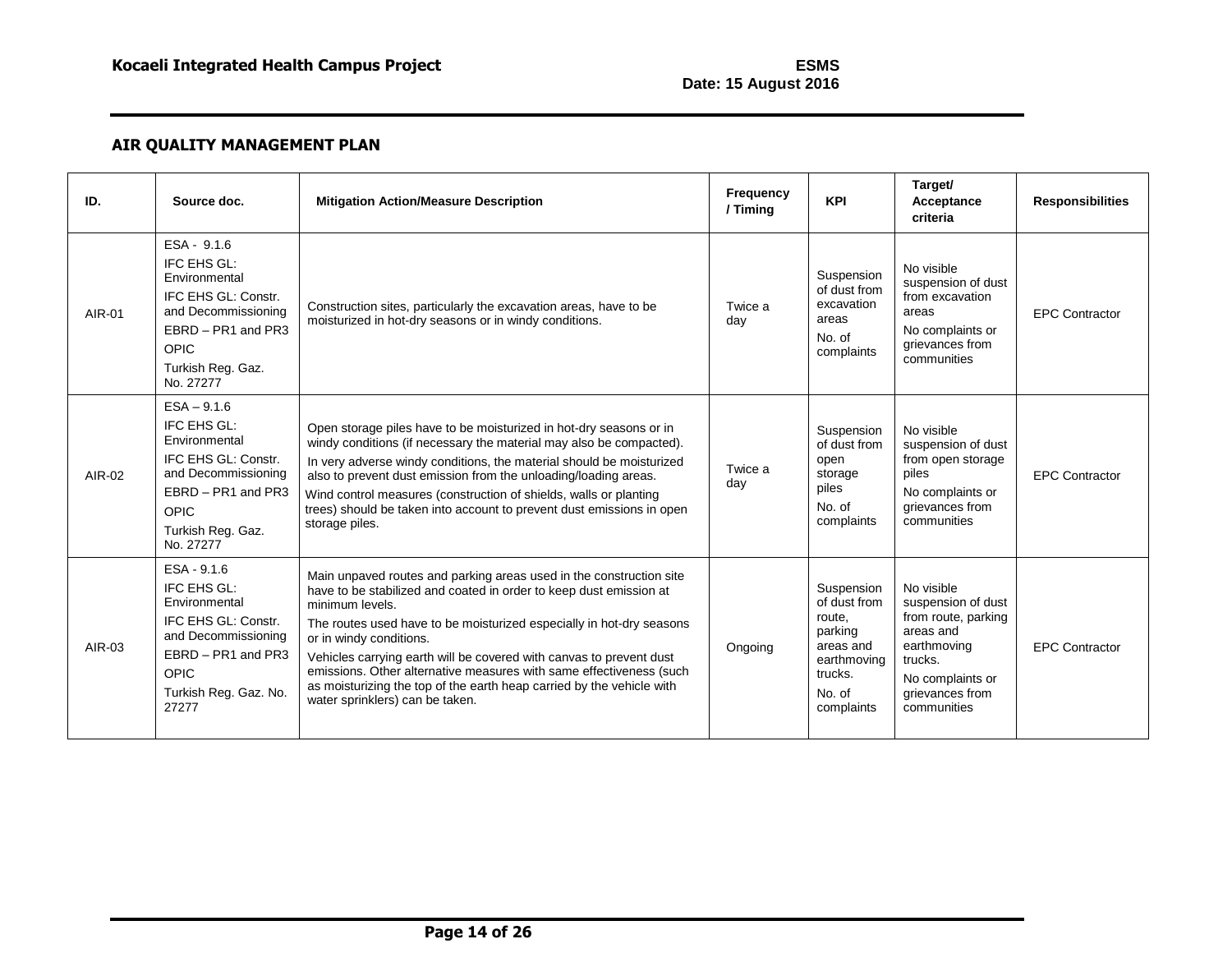| ID.    | Source doc.                                                                                                                                                 | <b>Mitigation Action/Measure Description</b>                                                                                                                                                                                                                                                                                                                                                 | Frequency<br>/ Timing | <b>KPI</b>                                                                                                                            | Target/<br>Acceptance<br>criteria                                                                                                                                     | <b>Responsibilities</b> |
|--------|-------------------------------------------------------------------------------------------------------------------------------------------------------------|----------------------------------------------------------------------------------------------------------------------------------------------------------------------------------------------------------------------------------------------------------------------------------------------------------------------------------------------------------------------------------------------|-----------------------|---------------------------------------------------------------------------------------------------------------------------------------|-----------------------------------------------------------------------------------------------------------------------------------------------------------------------|-------------------------|
| AIR-04 | $ESA - 9.1.6$<br>IFC EHS GL:<br>Environmental<br>IFC EHS GL: Constr.<br>and Decommissioning<br>OPIC<br>EBRD - PR1 and PR3<br>Turkish Reg. Gaz.<br>No. 27277 | Truck transporting fugitive material such as soil, sand, etc. has to be<br>covered to prevent dispersion during transportation. On each journey<br>the sheeting material has to be maintained in good order.                                                                                                                                                                                 | Ongoing               | Release of<br>materials<br>and<br>particulate<br>matter from<br>truck<br>transporting<br>fugitive<br>material<br>No. of<br>complaints | No visible release<br>of materials and<br>particulate matter<br>from truck<br>transporting<br>fugitive material<br>No complaints or<br>grievances from<br>communities | <b>EPC Contractor</b>   |
| AIR-05 | $ESA - 9.1.6$<br>IFC EHS GL:<br>Environmental<br>IFC EHS GL: Constr.<br>and Decommissioning<br>OPIC<br>EBRD - PR1 and PR3<br>Turkish Reg. Gaz.<br>No. 27277 | Minimizing dust from open area source by using control measures such<br>as installing enclosures/covers/shields. This mitigation has to be<br>applied in case of storage of fine material (≤2 mm in size) and when<br>large quantities of concrete have to be mixed.<br>Photographic record of each storage of fine material has to be taken<br>to prove the mitigation measure application. | Ongoing               | Enclosure<br>and/or<br>cover of<br>storage of<br>fine<br>material                                                                     | Photographic<br>records prove<br>the mitigation<br>measure<br>application                                                                                             | <b>EPC Contractor</b>   |
| AIR-06 | GIIP<br>Turkish Reg. Gaz.<br>No. 27277                                                                                                                      | The dumping areas will be re-vegetated as soon as possible.                                                                                                                                                                                                                                                                                                                                  | Ongoing               | Re-<br>vegetated<br>dumping<br>area $(m2)$                                                                                            | 100% of the<br>planed re-<br>vegetated<br>dumping area                                                                                                                | <b>EPC Contractor</b>   |
| AIR-07 | GIIP                                                                                                                                                        | Where feasible, the open area sources (e.g. areas subjected to<br>topsoil stripping) will be reinstatement as soon as possible.                                                                                                                                                                                                                                                              | Ongoing               | Re-<br>vegetated<br>open<br>source<br>area                                                                                            | 100% of the<br>planned re-<br>vegetated open<br>source area                                                                                                           | <b>EPC Contractor</b>   |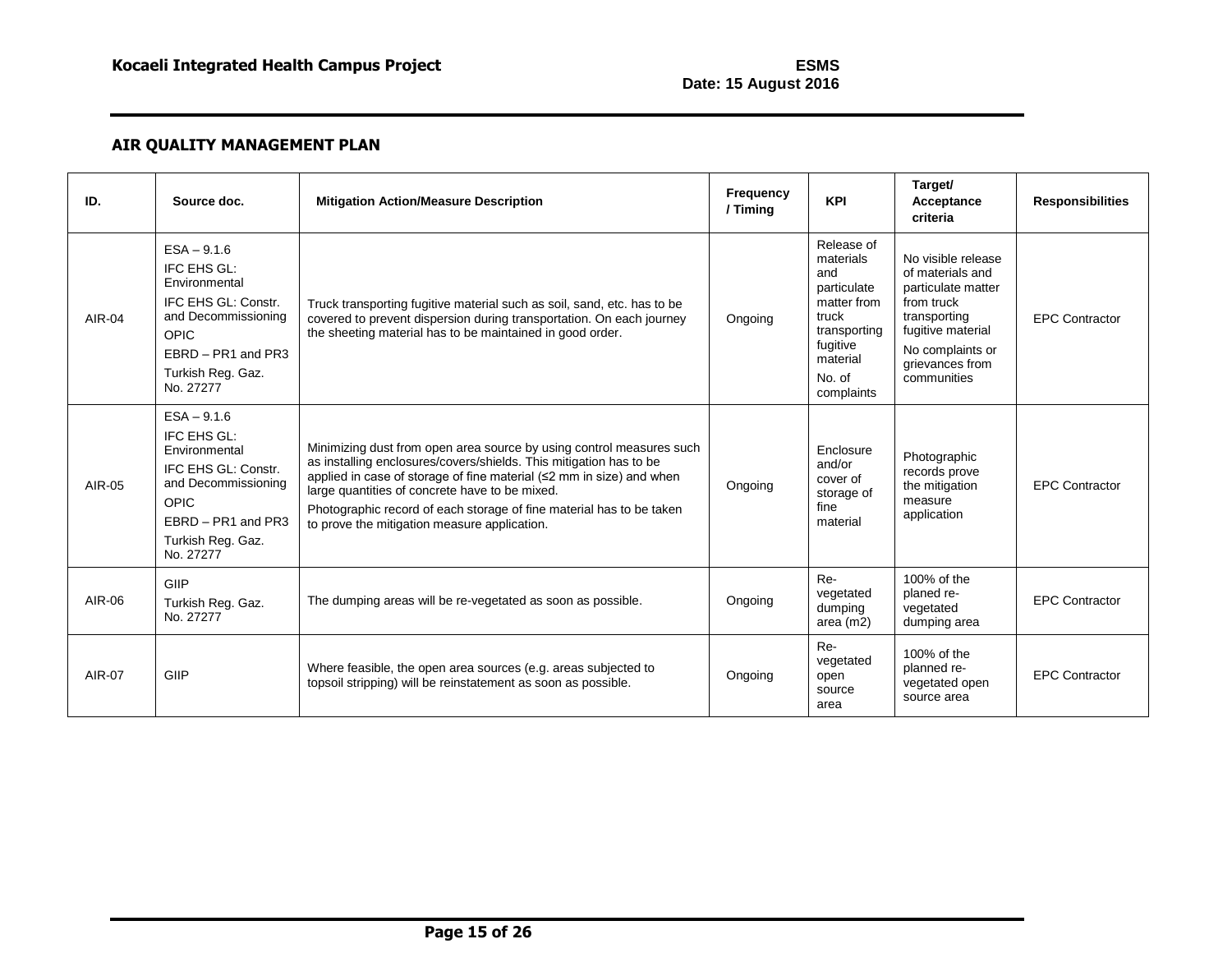| ID.           | Source doc.                                                                                                    | <b>Mitigation Action/Measure Description</b>                                                                                                                                                                                                                                                                                                                                                                                                                                                                                                            | Frequency<br>/ Timing | <b>KPI</b>                                                                                                                 | Target/<br>Acceptance<br>criteria                                                                                                                            | <b>Responsibilities</b> |
|---------------|----------------------------------------------------------------------------------------------------------------|---------------------------------------------------------------------------------------------------------------------------------------------------------------------------------------------------------------------------------------------------------------------------------------------------------------------------------------------------------------------------------------------------------------------------------------------------------------------------------------------------------------------------------------------------------|-----------------------|----------------------------------------------------------------------------------------------------------------------------|--------------------------------------------------------------------------------------------------------------------------------------------------------------|-------------------------|
| AIR-08        | <b>ESA</b><br>GIIP                                                                                             | An appropriate wheel-washing facility (washing unit) has to be<br>maintained at all gates of the construction site used on a normal<br>basis (i.e. not at gates used only for emergency access).<br>Furthermore, the wheels of the trucks have to be cleaned before the<br>trucks leave the dumping area sites.<br>The above measures are needed to minimize and reduce the risk of<br>dust emissions and deposition of material on the public roads<br>In case of any drop of material on public roads the roads will be<br>cleaned by EPC Contractor. | Ongoing               | Deposition<br>of dust on<br>the public<br>roads at<br>the exits of<br>the<br>constructio<br>n site<br>No. of<br>complaints | No visible<br>deposition of<br>dust on the<br>public roads at<br>the exits of the<br>construction site<br>No complaints or<br>grievances from<br>communities | <b>EPC Contractor</b>   |
| AIR-09        | IFC EHS GL:<br>Environmental<br>IFC EHS GL: Constr.<br>and Decommissioning<br>OPIC<br>EBRD PR1 and PR3<br>GIIP | Fugitive material stockpiles have to be stored away from sensitive<br>receptors, where possible. If the stored material is located next to any a<br>sensitive receptor, the stockpiles have to be fenced by covers or by<br>erecting screening/windbreaks to prevent wind whipping (the fences<br>should have similar height and size to the stockpile to act as wind<br>barriers).<br>Photographic record of each soil stockpile has to be taken to prove<br>the mitigation measure application.                                                       | Ongoing               | Fugitive<br>material<br>stockpile<br>localizatio<br>n                                                                      | Photographic<br>records prove<br>the mitigation<br>measure<br>application                                                                                    | <b>EPC Contractor</b>   |
| <b>AIR-10</b> | GIIP                                                                                                           | Maximum height of fugitive material stockpiles has to be less than 5<br>meters.                                                                                                                                                                                                                                                                                                                                                                                                                                                                         | Ongoing               | Fugitive<br>material<br>stockpile<br>height                                                                                | Fugitive material<br>stockpile height<br>< 5m                                                                                                                | <b>EPC Contractor</b>   |
| AIR-11        | GIIP                                                                                                           | Speed limit on unpaved routes has to be set to 30 km/h to minimize<br>dust generation.                                                                                                                                                                                                                                                                                                                                                                                                                                                                  | Ongoing               | Suspension<br>of dust from<br>unpaved<br>route<br>No. of<br>complaints                                                     | No visible<br>suspension of dust<br>from unpaved<br>route<br>No complaints or<br>grievances from<br>communities                                              | <b>EPC Contractor</b>   |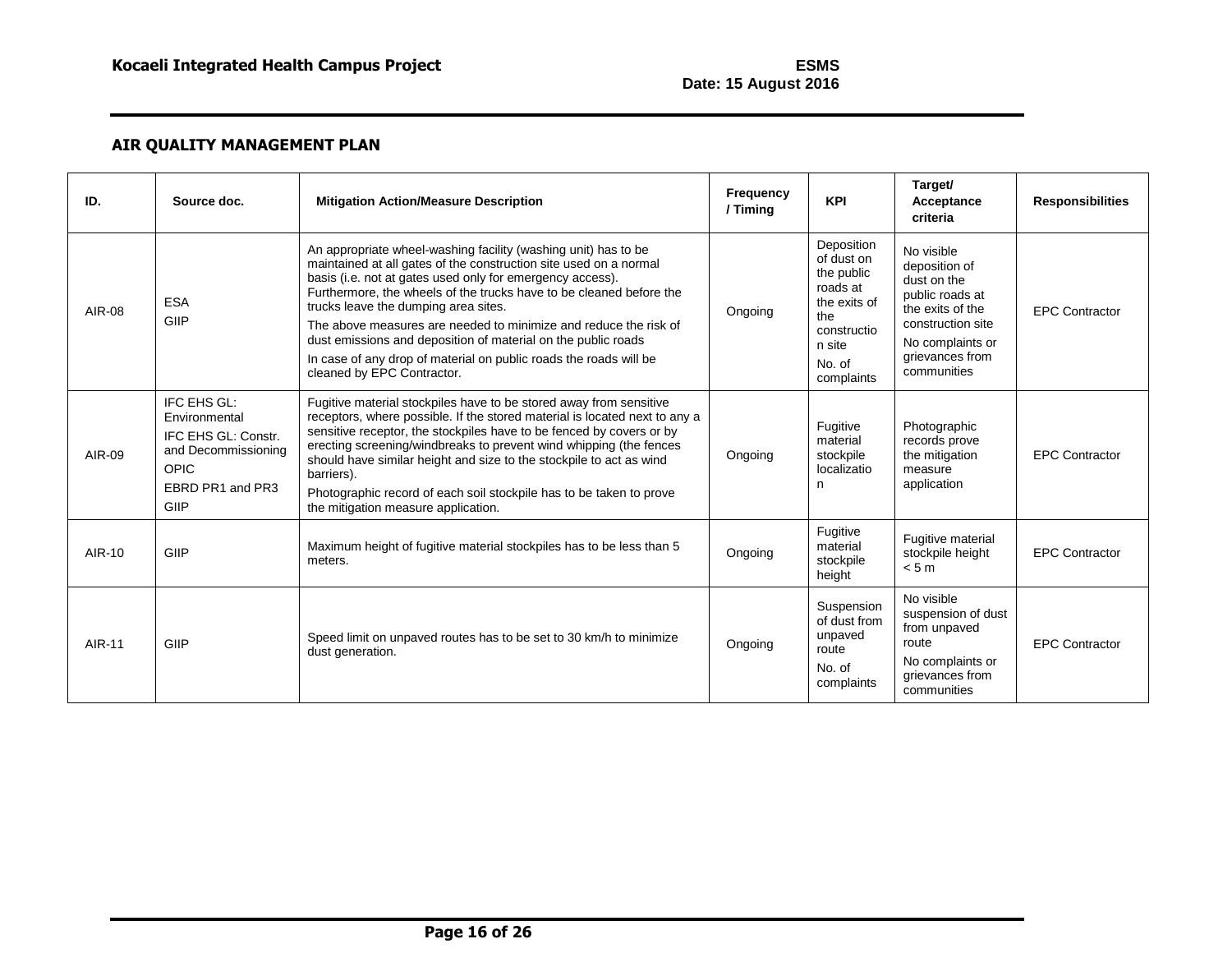| ID.    | Source doc.                                                                                                        | <b>Mitigation Action/Measure Description</b>                                                                                                                                                                                                                                                                                                                                                                                                                 | Frequency<br>/ Timing | <b>KPI</b>                                                                                            | Target/<br>Acceptance<br>criteria                                                                                                         | <b>Responsibilities</b> |
|--------|--------------------------------------------------------------------------------------------------------------------|--------------------------------------------------------------------------------------------------------------------------------------------------------------------------------------------------------------------------------------------------------------------------------------------------------------------------------------------------------------------------------------------------------------------------------------------------------------|-----------------------|-------------------------------------------------------------------------------------------------------|-------------------------------------------------------------------------------------------------------------------------------------------|-------------------------|
| AIR-12 | GIIP                                                                                                               | Only use cutting, grinding or sawing equipment fitted or in conjunction<br>with suitable dust suppression techniques (such as water sprays).                                                                                                                                                                                                                                                                                                                 | Ongoing               | Use of<br>dust<br>suppressio<br>n<br>techniques<br>for cutting.<br>grinding or<br>sawing<br>equipment | Cutting, grinding<br>or sawing<br>equipment has to<br>be carried out in<br>conjunction with<br>suitable dust<br>suppression<br>techniques | <b>EPC Contractor</b>   |
| AIR-13 | GIIP<br>EBRD PR2<br>IFC PS2                                                                                        | In accommodation camps, areas/activities that can generate fugitive<br>dust have to be located far from human receptor (like accommodation<br>and recreational areas etc.).<br>If dust impacting human receptors is generated by the presence of<br>unpaved areas, these have to be sealed/paved.                                                                                                                                                            | Ongoing               | Fugitive<br>material<br>source<br>localizatio<br>n                                                    | Condition met                                                                                                                             | <b>EPC Contractor</b>   |
| AIR-14 | $ESA - 9.1.6$<br>IFC EHS GL:<br>Environmental<br>EBRD PR1 and PR3<br><b>OPIC</b><br>Turkish Reg. Gaz.<br>No. 28837 | Exhaust gas emission arising from the engine land vehicles in traffic<br>will comply with the Turkish Regulation on Control of Exhaust Gas<br>Emissions. Vehicles will be subjected to appropriate routine<br>maintenance programs as required by national Regulation on Control<br>of Exhaust Gas Emission. The use of vehicles that do not comply with<br>the emission limits will not be permitted until such vehicles will be<br>serviced and re-tested. | Yearly                | Outcome<br>of the<br>Control of<br>Exhaust<br>Gas<br>Emissions                                        | 100% positive<br>outcomes                                                                                                                 | <b>EPC Contractor</b>   |
| AIR-15 | IFC EHS GL:<br>Environmental<br>EBRD PR1 and PR3<br>OPIC<br>GIIP<br>Turkish Reg. Gaz.<br>No. 28837                 | Equipment and vehicle will be maintained in good repair in order to<br>guarantee good operation conditions and limit the exhaust emissions.<br>The efficiency has to be regularly checked.                                                                                                                                                                                                                                                                   | Ongoing               | Equipment<br>and<br>vehicles<br>check                                                                 | 100% of<br>equipment and<br>vehicle checked                                                                                               | <b>EPC Contractor</b>   |
| AIR-16 | IFC EHS GL:<br>Environmental<br>EBRD PR1 and PR3<br>OPIC<br>GIIP                                                   | Use of low-sulfur fuel.                                                                                                                                                                                                                                                                                                                                                                                                                                      | Ongoing               | Sulfur fuel<br>concentrat<br>ion                                                                      | Sulfur fuel<br>concentration <<br>50 ppm                                                                                                  | <b>EPC Contractor</b>   |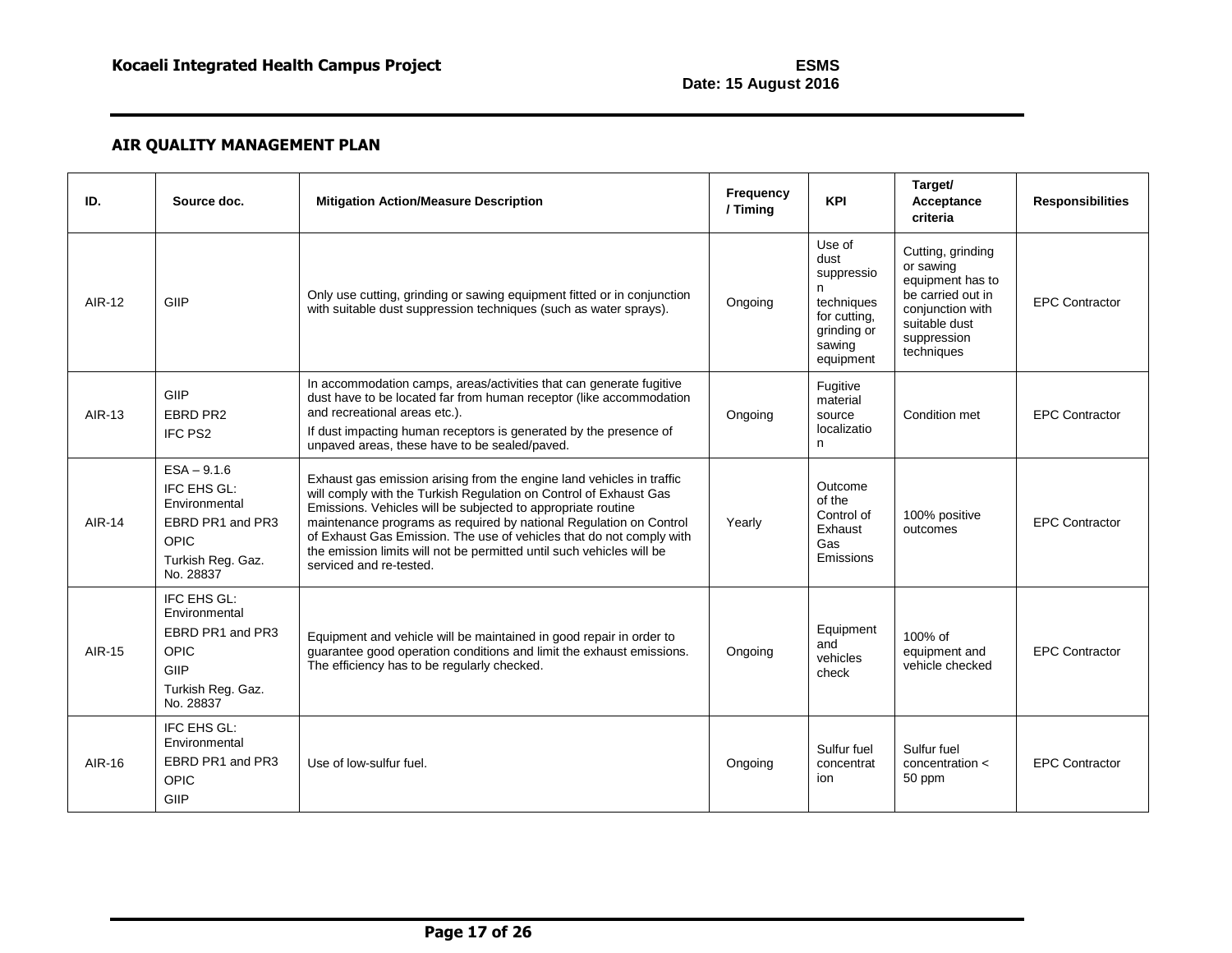| ID.           | Source doc.                         | <b>Mitigation Action/Measure Description</b>                                                                                                                                                                                                                                                                                                                   | <b>Frequency</b><br>/ Timing | <b>KPI</b>                                                                                              | Target/<br>Acceptance<br>criteria                                                                     | <b>Responsibilities</b> |
|---------------|-------------------------------------|----------------------------------------------------------------------------------------------------------------------------------------------------------------------------------------------------------------------------------------------------------------------------------------------------------------------------------------------------------------|------------------------------|---------------------------------------------------------------------------------------------------------|-------------------------------------------------------------------------------------------------------|-------------------------|
| <b>AIR-17</b> | GIIP                                | Construction plant/equipment/machinery exhausts have to be directed<br>vertically upwards where possible and directed away from the ground.                                                                                                                                                                                                                    | Ongoing                      | Vertical<br>direction<br>οf<br>constructio<br>n<br>plant/equi<br>pment/ma<br>chinery<br>exhausts        | Construction<br>plant/equipment/<br>machinery<br>exhausts                                             | <b>EPC Contractor</b>   |
| AIR-18        | GIIP                                | Vehicles and equipment have not to be left running for long periods<br>when not directly in use. The engines of vehicles and equipment have<br>to be switched off in case of pauses longer than five minutes.<br>Equipment or vehicles that need to idle as part of their normal<br>operation (such as concrete trucks) are exempted from this<br>requirement. | Ongoing                      | Shutoff of<br>vehicles<br>and<br>equipment<br>engine<br>when it is<br>not in use<br>for five<br>minutes | Vehicles and<br>equipment<br>engine has to be<br>shutoff when it<br>is not in use for<br>five minutes | <b>EPC Contractor</b>   |
| AIR-19        | GIIP                                | Avoid the use of gasoline or diesel powered equipment where<br>electricity or battery powered equipment is practicable.                                                                                                                                                                                                                                        | Ongoing                      | Use of<br>electricity<br>or battery<br>powered<br>equipment<br>where<br>practicable                     | Only use of<br>electricity or<br>battery powered<br>equipment where<br>practicable                    | <b>EPC Contractor</b>   |
| AIR-20        | GIIP<br>EBRD PR2<br>IFC PS2<br>OPIC | Lighting of fire and burning of materials in the Construction site (as well<br>as in the Dumping areas) is prohibited.<br>Smoking limitations and allowed smoking areas have to be regulated<br>also taking into account Turkish regulations.                                                                                                                  | Ongoing                      | Presence<br>of fires                                                                                    | No presence of<br>fires<br>No people<br>smoking in<br>unauthorized<br>areas                           | <b>EPC Contractor</b>   |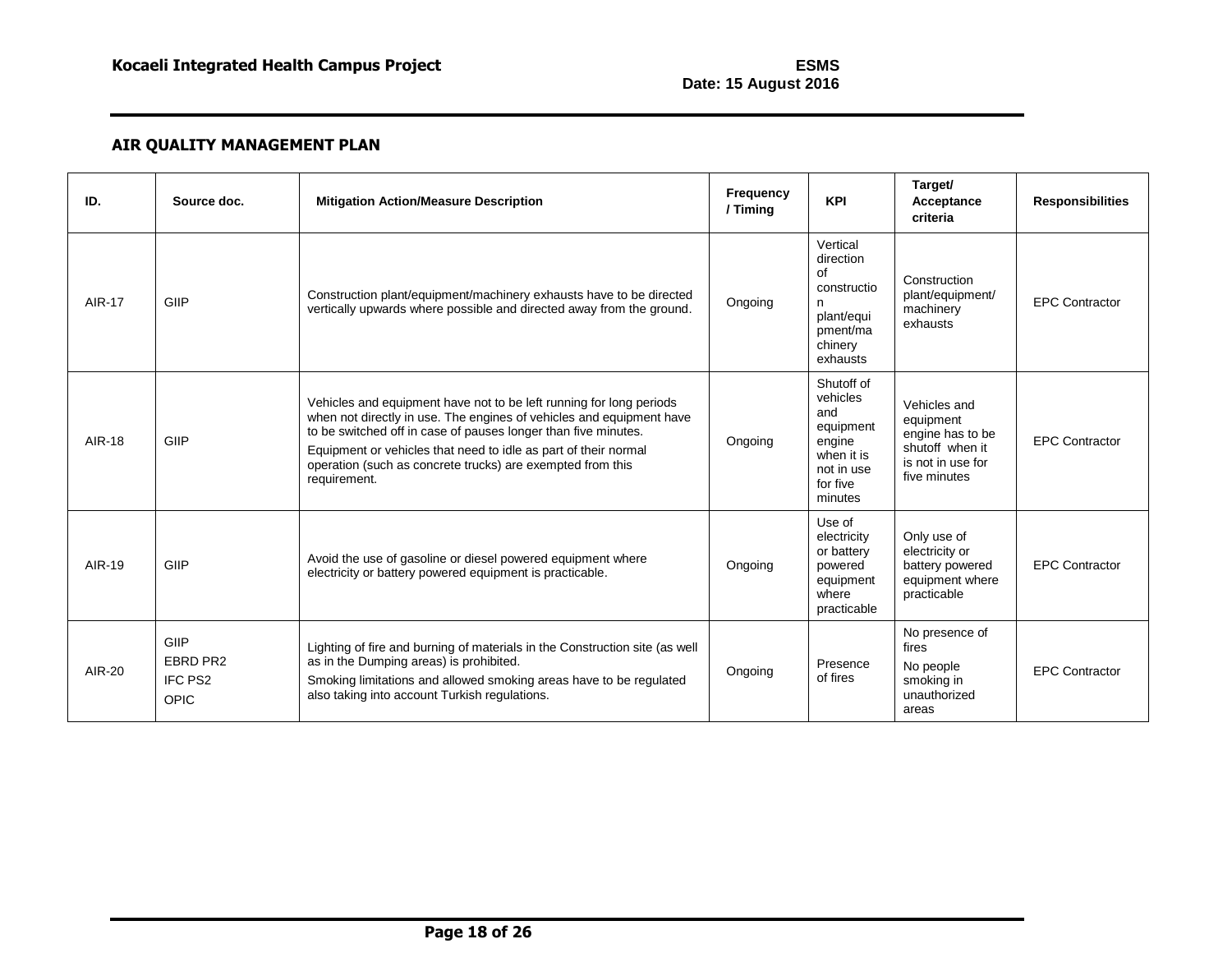### <span id="page-19-1"></span><span id="page-19-0"></span>**5.0 MONITORING**

#### *5.1 Emission sources*

This section includes the monitoring activities carried out to verify if the applied mitigation measures are such that air emissions during the construction activities are in compliance with the air quality requirements.

The air emissions taken into account are the following:

- Fugitive dust  $(PM_{10})$
- Traffic pollutants  $(NO<sub>2</sub>, SO<sub>2</sub>)$

The mainly sources of air emissions are the following areas:

- The construction site
- The roads mainly traveled by trucks during the transportation of the construction materials and excavated debris
- The dumping areas where inert material from the construction site is transported

### *5.2 Sensitive receptors*

<span id="page-19-2"></span>In this section the sensitive receptors (including human and environmental sensitive receptors) located near to the emission sources are identified, based on the ESA.

### *A. Human Sensitive receptors*

<span id="page-19-3"></span>The human sensitive receptors considered in this Plan are the residential areas (i.e. settlements and/or their neighborhoods) and in particular schools, hospitals, recreational areas. Information about human receptors is taken from source documents (ESA) and/or from internet sources.

The list of human sensitive receptors, located in the surroundings of Project activities (including dumping and material and waste transportation) taken into account is presented below:

- The down side of the Project area, located at north-west direction from the construction site and nearby the (upper) Trans European Motorway (TEM)-O4 section
- Residential buildings of the Yeşilova quarter, located at the north side of construction site and nearby the O-4 highway.
- TOKİ buildings of the Tavşantepe Quarter, located at the eastern side of O-4 highway.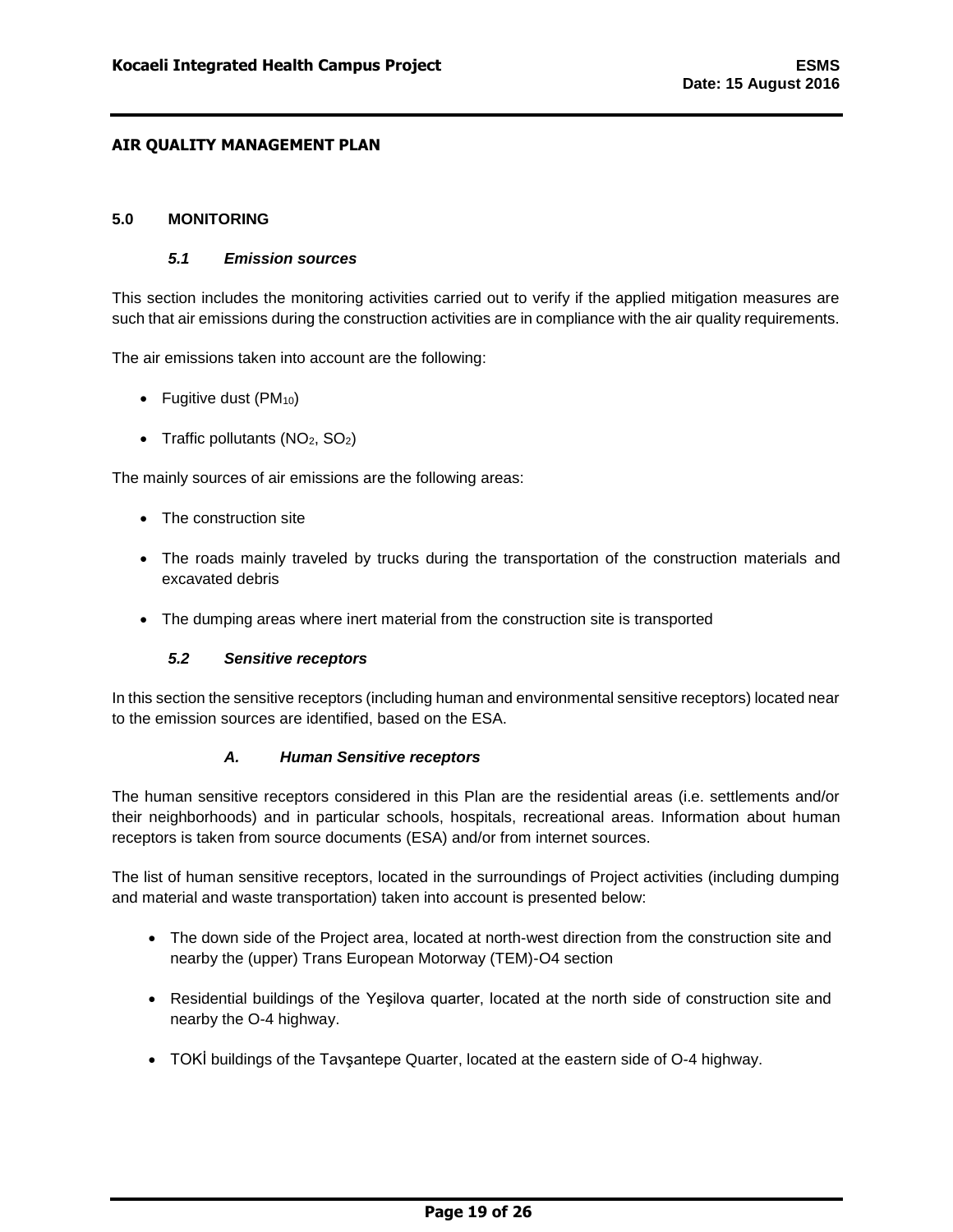• Hacı Bektaş Veli Middle School of the Tavşantepe Quarter, located at the southern side of the construction site.

#### *B. Environmental Sensitive receptors*

<span id="page-20-0"></span>Based on ESA dust and other emissions from Project activities are not considered a significant issue for flora and fauna.

## *5.3 Monitoring points*

<span id="page-20-1"></span>The monitoring points have been selected taking into account the sensitive receptors identified and their distance and location with respect to the emission sources. Considering the air emission typology (dust and traffic pollutants) a maximum distance of 100 m has been considered.

Each monitoring point is identified with a specific identification code. The codes comprise the term "AIR-POI" and a progressive number related to each monitoring station identified (i.e. AIR-POI-01 to AIR-POI-04).

The location (including the coordinates) of the following monitoring points is representative of the following human sensitive receptors and shown in below figure:

- AIR-POI-01 (below figure): The down side of the Project area, located at north-west direction from the construction site and nearby the (upper) Trans European Motorway (TEM)-O4 section
- AIR-POI-02 (below figure): Residential buildings of the Yeşilova quarter, located at the north side of construction site and nearby the O-4 highway
- AIR-POI-03 (below figure): TOKI buildings of the Tavsantepe Quarter, located at the eastern side of O-4 highway
- AIR-POI-04 (below figure): Hacı Bektaş Veli Middle School of the Tavsantepe Quarter, located at the southern side of the construction site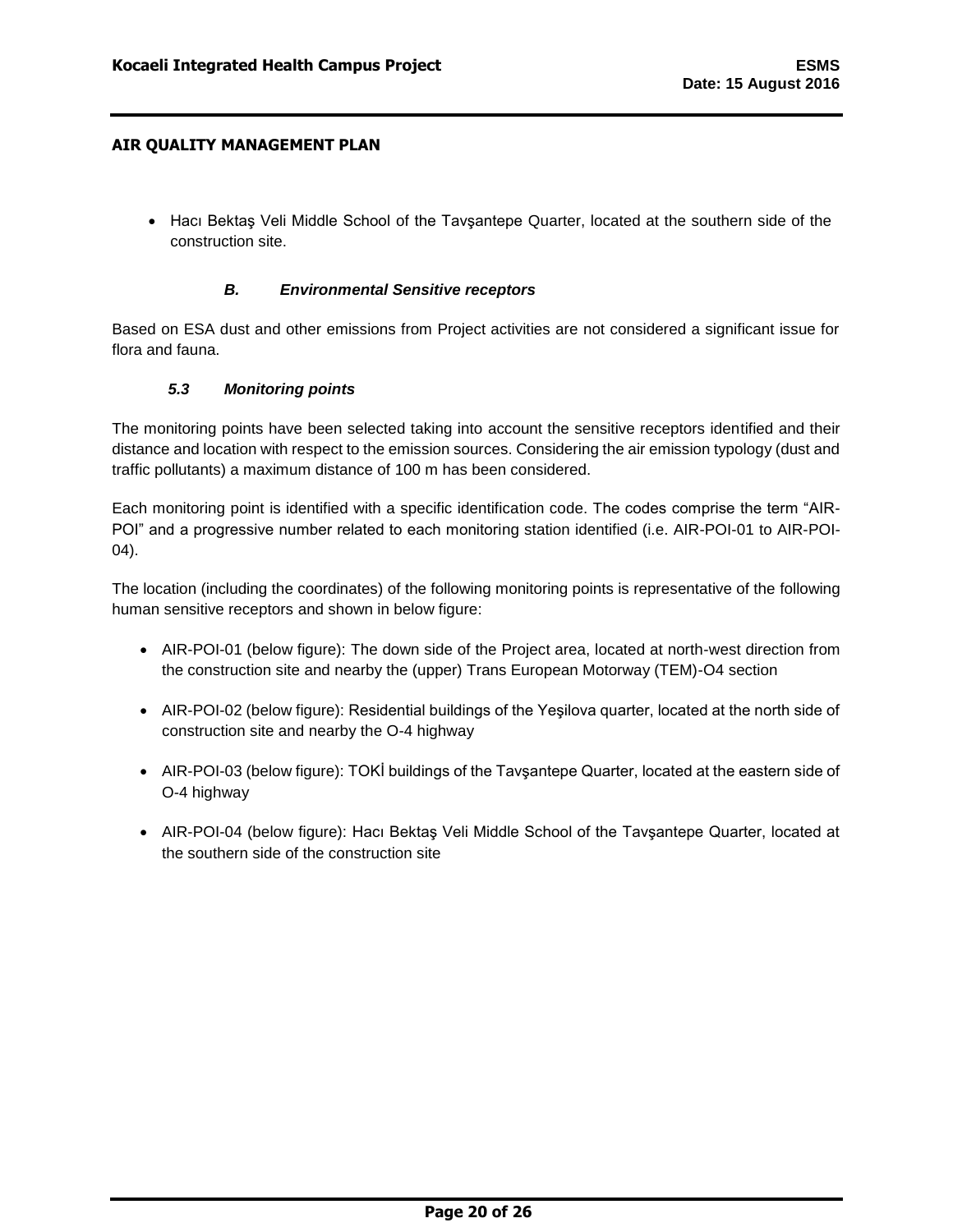

<span id="page-21-0"></span>*Air Quality Monitoring Points*

## *5.4 Monitoring program*

Monitoring program will apply national/international methods for sample collection and analysis. The sampling will be performed by qualified personnel and the analysis will be conducted by permitted/certified entities.

The duration of the measurement will take into account the national and international regulations/standards.

In the following sections the sampling and analytical methods are described for each air emission typology.

The table at the end of this section details the monitoring (measurement) activities identified for air emission monitoring in the Construction phase. For each monitoring activity identified, the table shows: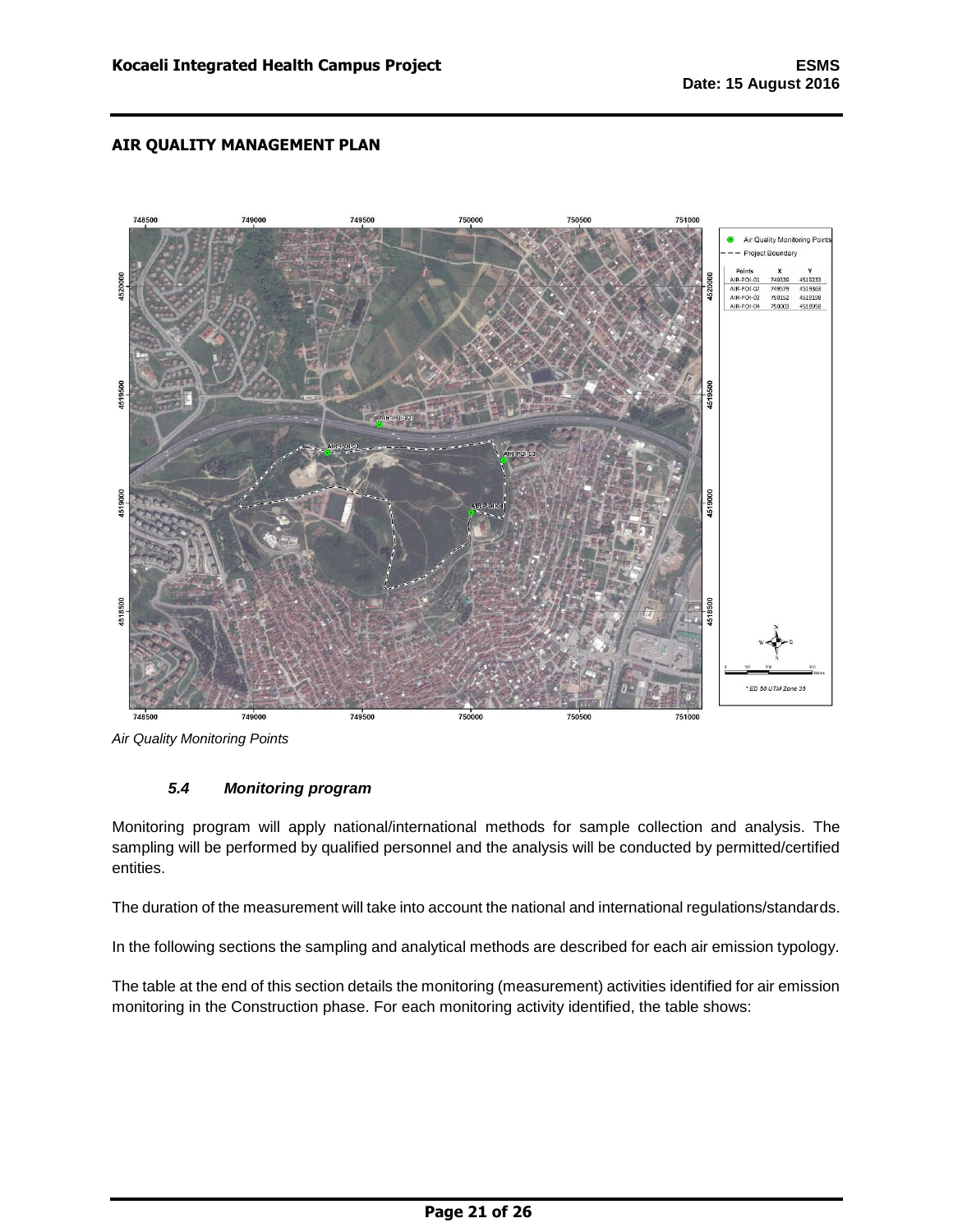- The identification code (ID.)
- the reference (or source) documents (i.e. ESA, Turkish standard, permits, IFC Performance Standards and EHS Guidelines, EBRD Performance Requirements, OPIC Environmental and Social Policy Statement or other GIIP)
- A description of the monitoring activity including parameters to be monitored and monitoring locations.
- frequency/timing of the measurement,
- Key Performance Indicator (KPI), and related quantitative target, if the target consist of a regulatory limit this will be indicated;
- the related responsibility for implementing the monitoring activity.

### *A. PM<sup>10</sup>*

<span id="page-22-0"></span>Particulate matter sampling is conducted according to the gravimetrical method in compliance with EPA 40 CFR Part 50 National Ambient Air Quality Standards for Particulate Matter as recommended by World Bank and Ministry of Environment and Urbanization.

The flow rate is 16.7 l/min. Short term values were calculated by the formula below:

- KVD = Xav + 1.64  $*(2^* \square (Xav-X)2) / ((2^*z) 1))$  1/2
- X is one measurement value,
- Xav is the measurement average value,
- z is the number of measurement.

## *B. Traffic pollutants*

<span id="page-22-1"></span>SO<sup>2</sup> and NO<sup>2</sup> tubes are installed around the construction site at the locations AIR-POI-01, AIR-POI-02, AIR-POI-03 and AIR-POI-01. The tubes stay on Site one month period and then are sent to the Gradko Laboratories for analysis after the end of exposure period. The tubes are analyzed at the laboratory by UV Spectrophotometry and Ion Chromatography for NO<sub>2</sub> and SO<sub>2</sub>, respectively.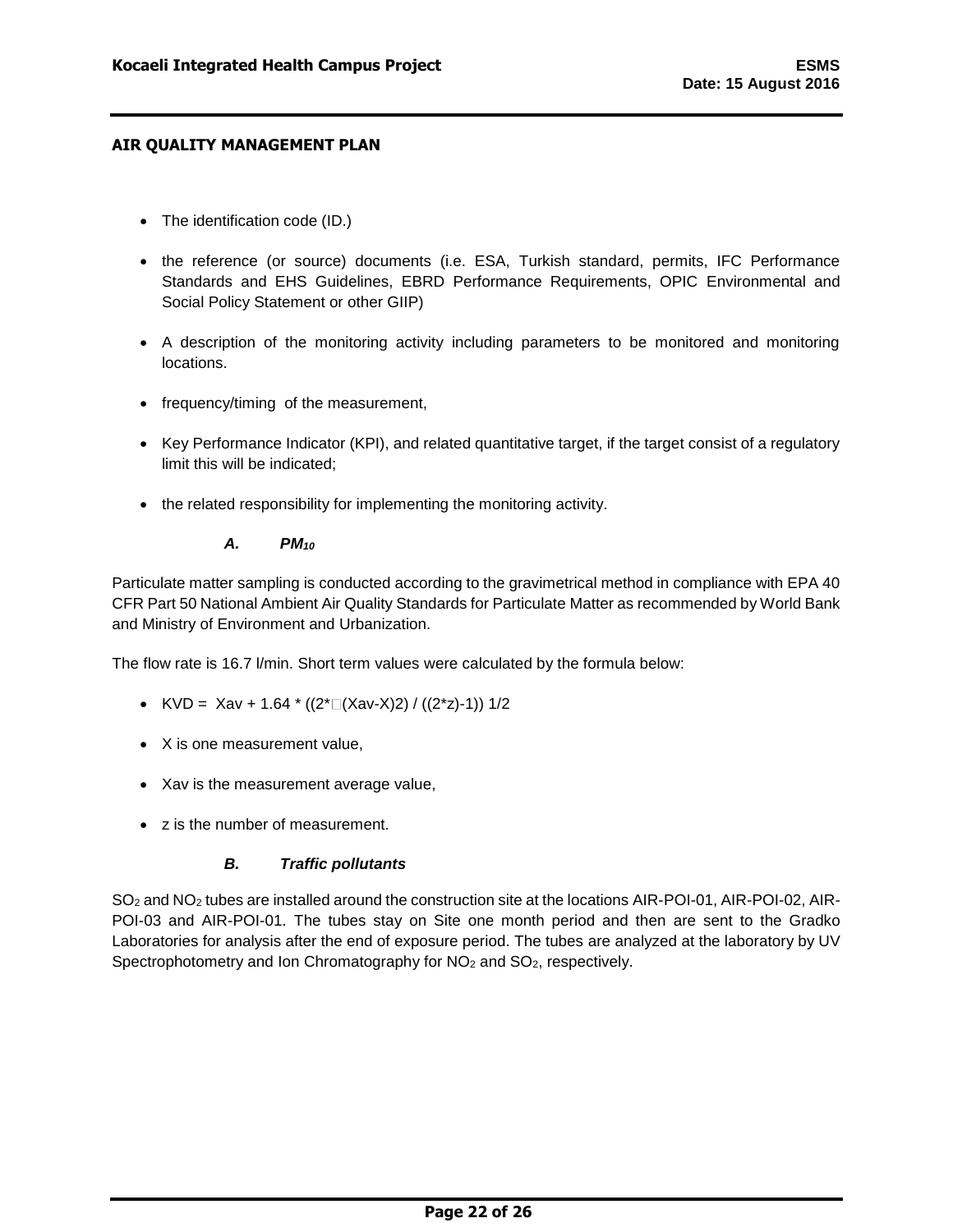| ID.        | <b>Source</b><br>doc. | <b>Monitoring Action/Measure description</b>                                                                                                               | <b>Frequency/Timing</b>                        | <b>KPI</b>                                                                                                                                                      | Target/<br>Acceptance<br>criteria                              | <b>Responsibilities</b> |
|------------|-----------------------|------------------------------------------------------------------------------------------------------------------------------------------------------------|------------------------------------------------|-----------------------------------------------------------------------------------------------------------------------------------------------------------------|----------------------------------------------------------------|-------------------------|
| AIR-<br>21 | ESA - App. N<br>GIIP  | Revision of this monitoring plan following an<br>assessment of presence of other receptors in<br>single houses/buildings (that has not been<br>considered) | Once before starting<br>monitoring activities. | N.A.                                                                                                                                                            | Single<br>houses/building<br>human receptors<br>all identified | <b>EPC Contractor</b>   |
| AIR-<br>22 | ESA - App. N          | Fugitive dust monitoring at AIR-POI-01, AIR-<br>POI-02, AIR-POI-03 and AIR-POI-04:<br>$PM_{10}$<br>$\bullet$<br>$SO2$ &NO <sub>2</sub>                     | Monthly                                        | One day<br>concentration of<br>$PM_{10}$ [µg/m <sup>3</sup> ]<br>Monthly average<br>concentration of<br>$SO2$ and NO <sub>2</sub><br>[ $\mu$ g/m <sup>3</sup> ] | $<$ 50 µg/m <sup>3</sup><br>$<$ 40 µg/m <sup>3</sup>           | <b>EPC Contractor</b>   |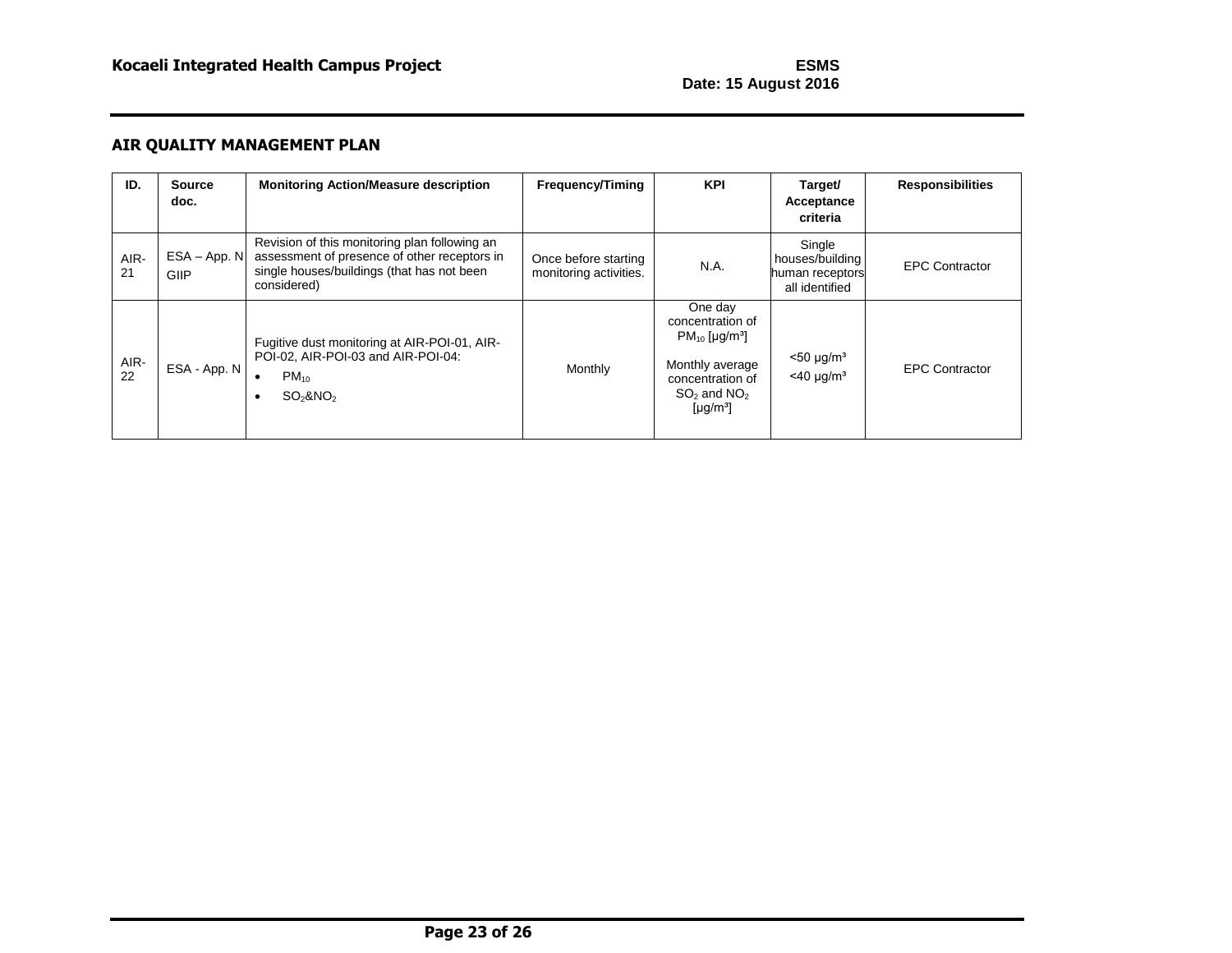### <span id="page-24-0"></span>**6.0 AUDIT AND REVIEW**

The correct implementation of this Management Plan is verified through internal inspections and audits to be carried out according to the requirements included in internal audit section of "ESMS Manual".

The schedule, the frequency, the scope and objectives of the audit as well as the responsible internal inspectors will be indicated in the Audit Program that will be developed and updated by SPV HSE Department.

Internal auditing will address:

- The correct implementation of this Management Plan;
- The correct development and implementation of EPC Contractor Procedure;
- The correct and timely implementation of an auditing and review system by the EPC Contractor;
- Each of the point indicated in the tables in Section 4 (mitigation actions/measures) of this Plan.

Internal inspections frequency has to be increased when activities with a high potential to produce dust are being carried out and during prolonged dry or windy conditions.

Evidences and results of the inspection and audit activities are included in the audit reports and in the "Non-Conformity and Preventive/Corrective actions" records.

SPV Management reviews results of inspections and audits and the progress of the Preventive/Corrective actions and takes additional appropriate actions if necessary according to the indications included in "Management Review" of the ESMS Manual.

### <span id="page-24-2"></span><span id="page-24-1"></span>**7.0 REPORTING**

### *7.1 Audit reports (by SPV)*

Evidences of the implementation of the mitigation actions/measures (detailed in Section 4 of this plan) and related results are collected through inspection and auditing activities as detailed in section 6 "Audit and Review" of this plan; these evidences are described in the audit reports.

### *7.2 EPC Contractor Monitoring Reporting*

<span id="page-24-3"></span>Evidences and results of the each monitoring (measurement) activity (detailed in section 5 of this plan) have to be included in specific air quality monitoring reports to be provided by EPC Contractor; these reports have to include the following minimum information/data: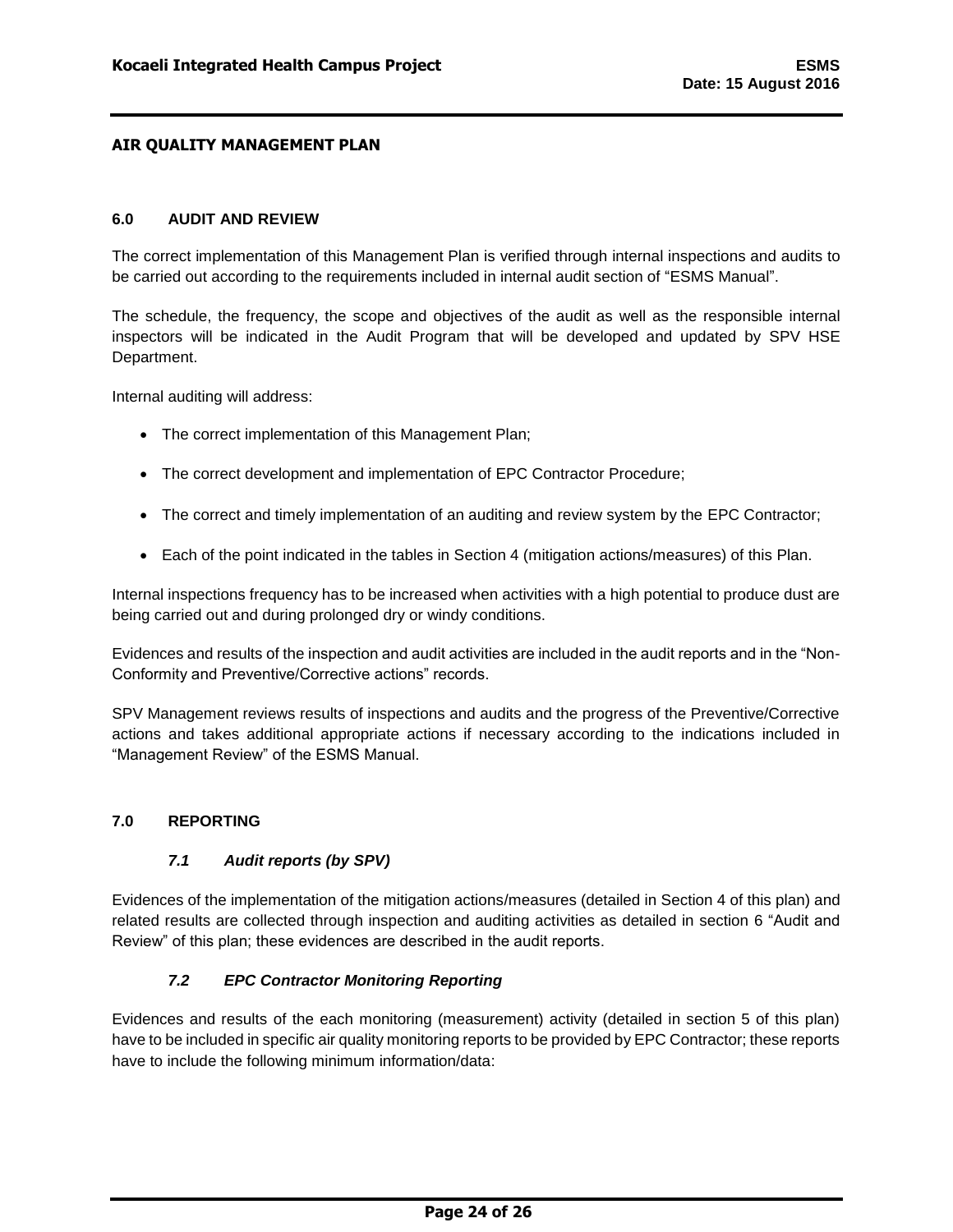- Description of the measurement equipment used;
- Description of the correlation between the monitoring measures and the related construction activities;
- The KPI results and their compliance with the target/acceptance criteria;
- Reporting any anomalies that could have affected partially or totally the KPI results;

The monitoring reports will be provided by EPC Contractor to SPV within 15 days from the monitoring activity.

Evidences and results of the mitigation measures/actions (detailed in section 4 of this Plan) have to be included in specific air emission mitigation measures report to be provided by EPC Contractor; these reports have to include the following minimum information/data:

- The list of the mitigation measures implemented, including the ID code (see section 4), a description, and their aim;
- The air emission source as construction activity (e.g. excavation, transportation, etc.) related to the mitigation measure
- The period of the measure application (start date and end date)
- The achievement (or not) of the target/acceptance criteria for key the performance indicator.

<span id="page-25-0"></span>The mitigation measures report will be provided by EPC Contractor to SPV on annual six monthly basis within June and December.

## *7.3 Air quality reporting (SPV)*

### *A. Collection of air quality monitoring data*

<span id="page-25-1"></span>The air quality monitoring results provided by EPC Contractor have to be documented and reported by SPV on an ongoing basis. The documentation includes the following items for each monitoring measure:

- The identifying code of the monitoring measure and location applied
- The description of the monitoring measure applied
- The air emission source related to the monitoring measure
- The period of the monitoring measure (start date and end date)
- The KPI results
- The achievement (or not) of the target/acceptance criteria for KPI.